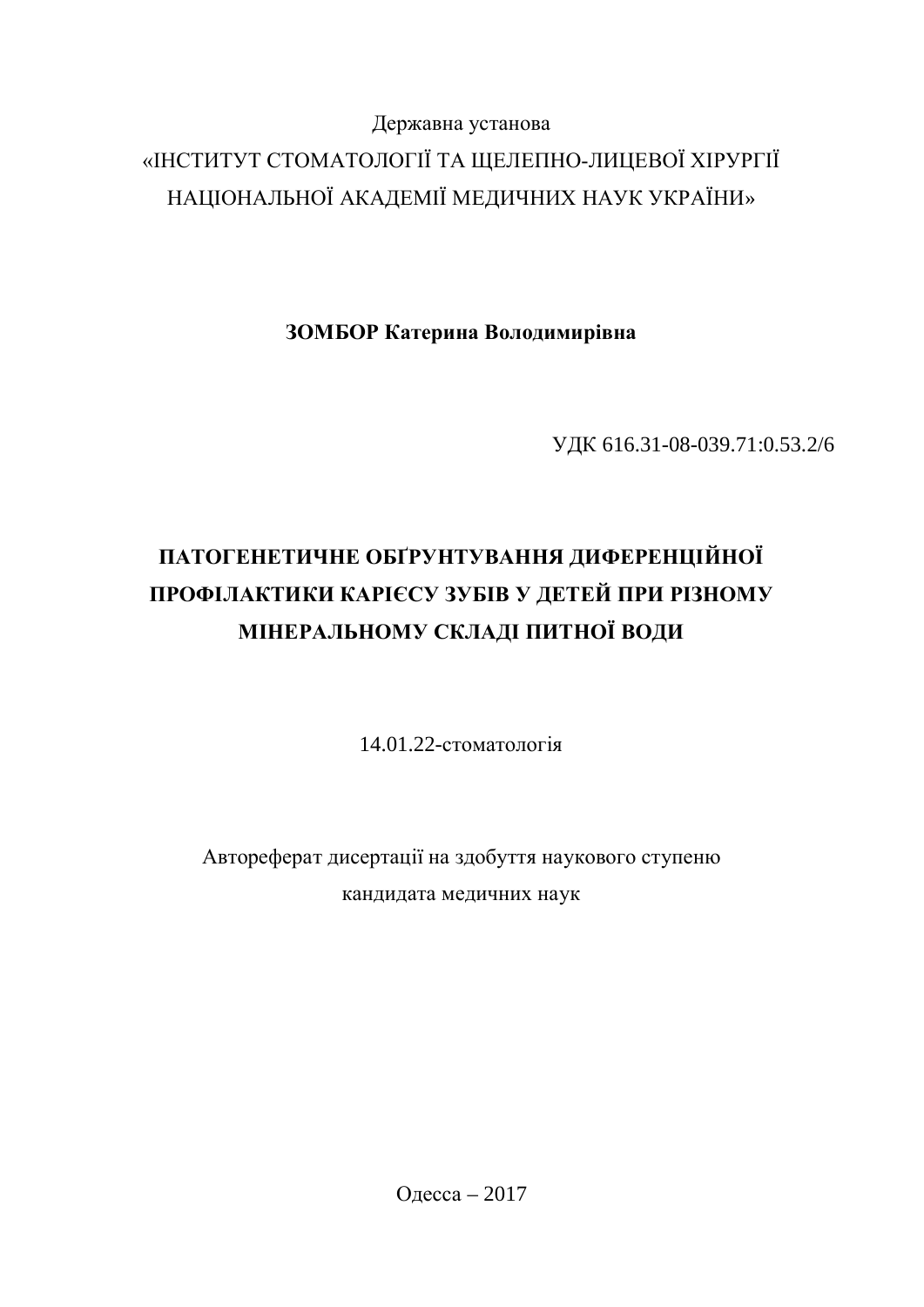### Дисертацією є рукопис

Дисертація виконана в Державній установі «Інститут стоматології та щелепнолицевої хірургії НАМН України», м. Одеса

## Науковий керівник:

доктор медичних наук, професор Дєньга Оксана Василівна, Державна установа «Інститут стоматології та щелепно лицевої хірургії НАМН України», м. Одеса, завідувач відділу епідеміології та профілактики основних стоматологічних захворювань, дитячої стоматології та ортодонтії

# Офіційні опоненти:

- доктор медичних наук, професор Ковач Ілона Василівна, Державний заклад «Дніпропетровська медична академія МОЗ України», завідувач кафедри дитячої стоматології

- доктор медичних наук, професор Остапко Олена Іванівна, Національний медичний університет ім. О.О. Богомольця МОЗ України, м. Київ, професор кафедри дитячої терапевтичної стоматології та профілактики стоматологічних захворювань

Захист відбудеться 27 лютого 2017 р. о 13.00 годині на засіданні спеціалізованої вченої ради Д 41.563.01 в Державній установі «Інститут стоматології та шелепно лицевої хірургії НАМН України» за адресою: 65026, м. Одеса, вул. Piшельєвська.11.

З дисертацією можна ознайомитись у бібліотеці Державної установи «Інститут стоматології та щелепно лицевої хірургії НАМН України» (65026, м. Одеса, вул. Рішельєвська,11).

Автореферат розісланий 25 січня 2017 р.

Вчений секретар спеціалізованої вченої ради П. О. Бабеня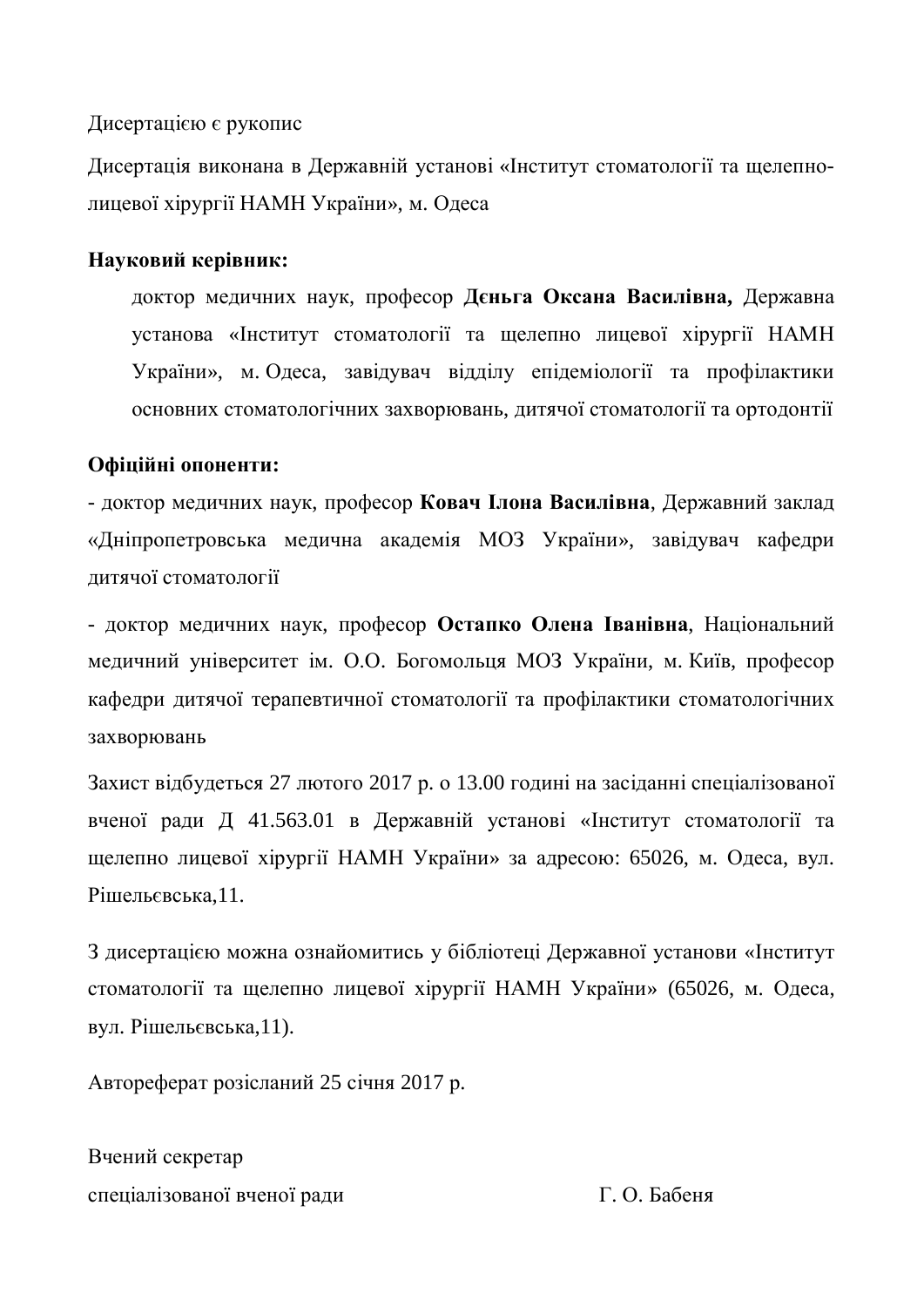#### ЗАГАЛЬНА ХАРАКТЕРИСТИКА РОБОТИ

Актуальність теми. Якість питної води відіграє величезну роль у виникненні різної патології, в тому числі і стоматологічної (Рылова Н.В., 2005; Абрамова О.Е., 2006; Дєньга О.В. з співавт., 2008; Светличная О.Н., 2013; Дєньга О.В. з співавт., 2014; Сивак Е.Ю. с соавт., 2014; Ludwig T.G. et al., 1970) Дефіцит або надлишок фтору у воді, різні макро- і мікроелементози, наявність нітратів призводять до порушення в організмі обмінних процесів, клітинного метаболізму, ферментативної активності, що, в свою чергу, призводить до виникнення карієсу зубів, захворювань тканин пародонта, флюорозу та інших порушень стоматологічного статусу (Авцын А.П. с соавт., 1991; Ананьев Н.И., 1991; Хоменко Л.О. з співавт., 2004; Скальный А.В., 2004; Ковач І.В., 2006; Горбачев А.Л., 2006; Бельмер С.В., 2008; Кузьмина Э.М. с соавт., 2009; Остапко О. I., 2011; Смоляр Н. I. з співавт., 2012; Сарап Л. Р. з співавт., 2013; Попович З. Б. з співавт., 2014; Горохивский В.Н., 2015; Michiko Nishimura et al., 2011; Chaffee B.W. et al., 2016) Дитячий організм з недосконалими нейроендокринною, імунною, центральною нервовою системою (ЦНС) є нестійким до різних негативних факторів зовнішнього середовища (Дєньга О.В., 2001). І, якщо при формуванні внутрішньоутробно зачатків зубів тимчасового прикусу захисні функції організму додатково виконує гемато-плацентарний бар'єр, то вже при формуванні зачатків постійних зубів він відсутній, і вони стають більш схильні до впливу зовнішнього середовища (Авраамова О.Г. с соавт., 2006; Біда О.В., 2007; Борчалинская К.К., 2009; Бояркина Е.С., 2009; Брянская М.Н., 2009; Безвушко Е.В., 2014; Лучинский М.А. з співавт., 2014; Suthavong S. et al., 2010; Ghada S. et al., 2014).

Для України характерна наявність джерел водопостачання з різним складом і якістю води. У м. Ужгород існує два основних джерела води – річка Уж і артезіанська свердловина, в яких вміст таких важливих мікроелементів, як кальцій, магній, фтор, кількість нітратів і стронцію відрізняються в кілька разів. Ум. Ужгород у дітей 6-7 років, які використовують воду із зазначених джерел, в кілька разів відрізняються показники поширеності та інтенсивності карієсу зубів. Праць із розробки і вивчення диференційованих методів профілактики карієсу зубів у дітей, які використовують воду з різних джерел м. Ужгород, немає. Тому патогенетичне обґрунтування диференційованого підходу до профілактики основних стоматологічних захворювань, в першу чергу карієсу зубів, у дітей молодшого шкільного віку в таких регіонах є актуальним завланням стоматології.

Зв'язок з науковими програмами, планами, темами. Дисертація виконана відповідно до планів науково-дослідних робіт ДУ «Інститут стоматології та щелепно-лицевої хірургії НАМН України»: «Удосконалити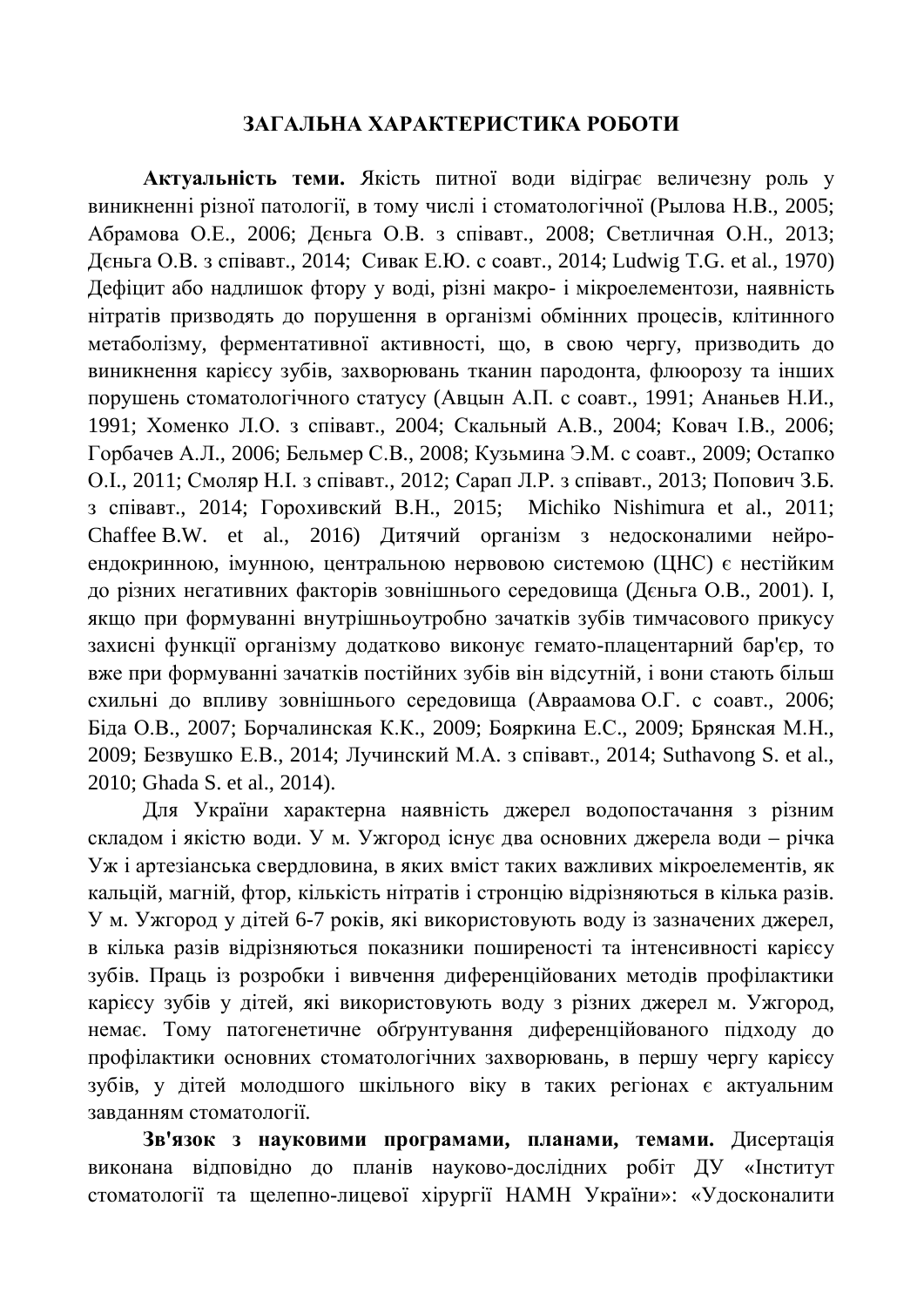профілактику та лікування основних стоматологічних захворювань у пацієнтів на тлі зниженої неспецифічної резистентності, обумовленої антропогенними та біогеохімічними макро-та мікроелементозами» (Шифр НДР: НАМН 089.13, № ДР 0113U000532) та «Дослідити порушення процесів мінералізації та колагеноутворення при стоматологічній патології та удосконалити методи ранньої діагностики та корекції цих порушень» (Шифр НДР: НАМН 098.16,  $\mathcal{N}_$ <sup>o</sup> ДР 0116U004300).

Злобувач є співвиконавцем окремих фрагментів, зазначених тем.

Мета та завдання дослідження. Метою дослідження було патогенетичне обґрунтування диференційованої комплексної профілактики та лікування основних стоматологічних захворювань у дітей молодшого шкільного віку м. Ужгород, що використовують джерела водопостачання з різним макро- і мікроелементним складом.

Для досягнення поставленої мети були сформульовані наступні завдання:

1. Провести оцінку стоматологічного статусу дітей 6-7 років м. Ужгород, що використовують воду із різних джерел водопостачання.

2. Провести багатофакторний кореляційний аналіз взаємозв'язку складу питної води, основних показників стоматологічного статусу та біохімічних показників ротової рідини дітей молодшого шкільного віку м. Ужгород.

3. Експериментально оцінити вплив води із різних джерел м. Ужгород на стан твердих тканин зубів, тканини пародонту, мінеральний обмін у порожнині рота щурів та розробити методи профілактики стоматологічних захворювань.

4. Провести молекулярно-генетичну оцінку на клітинах букального епітелію дітей 6-7 років м. Ужгород впливу різних джерел водопостачання на схильність до основних стоматологічних захворювань.

5. Провести оцінку біохімічних та біофізичних показників ротової рідини, твердих тканин зубів і тканин пародонту дітей, що використовують воду із різних джерел водопостачання м. Ужгород.

6. Провести клінічну та клініко-лабораторну оцінку ефективности розроблених диференційованих лікувально-профілактичних комплексів для дітейм. Ужгород, що використовують воду із різних джерел водопостачання із різним мінеральним складом.

Об'єкт дослідження – основні стоматологічні захворювання у дітей молодшого шкільного віку м. Ужгород, що використовують воду із різних джерел із різним макро- і мікроелементним складом.

*Предмет дослідження* – диференційована профілактика карієсу зубів та захворювань тканин пародонту у дітей при різному мінеральному складі питної води.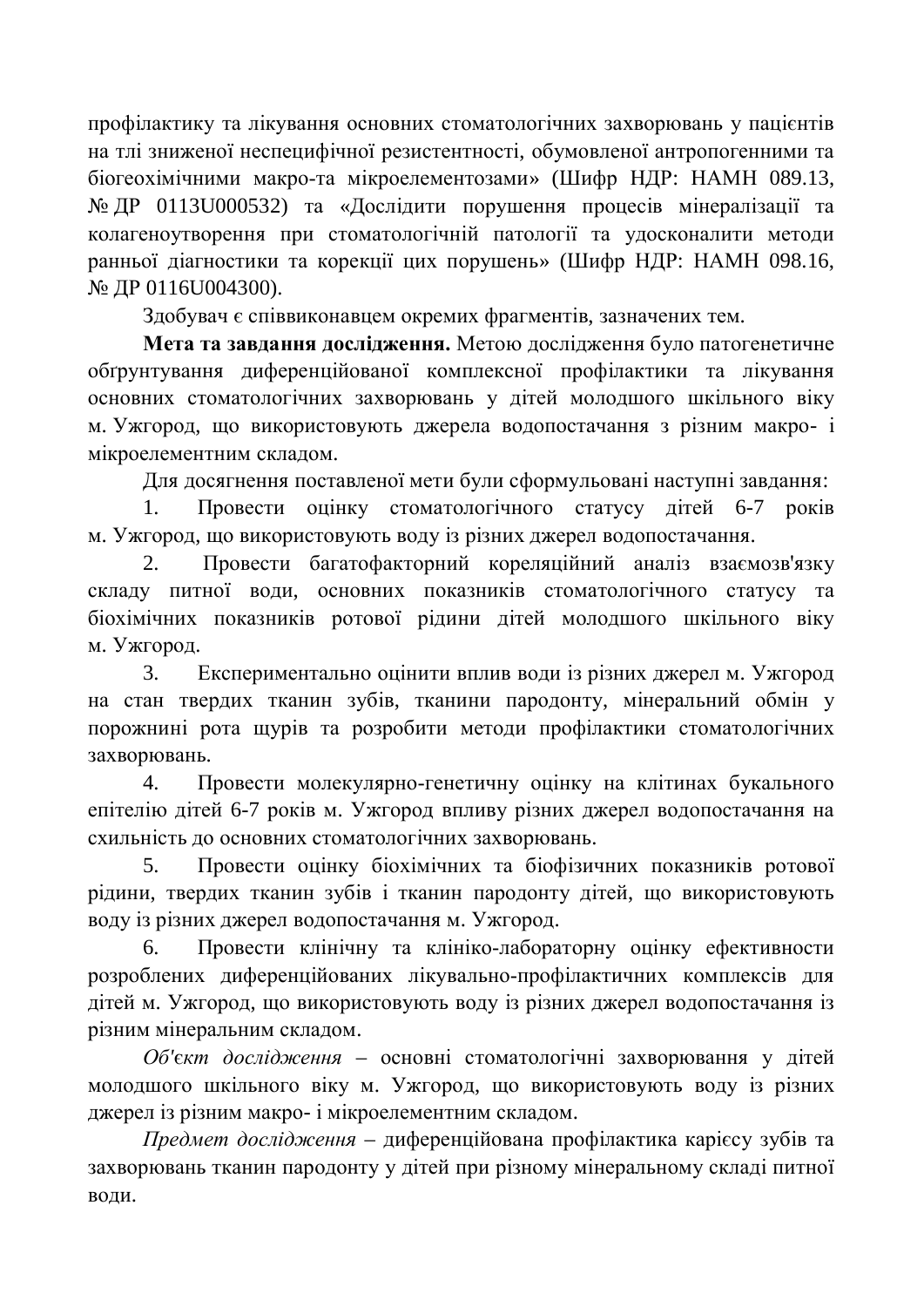Методи дослідження:

*епідеміологічні* — для оцінки поширеності та структури ураження твердих тканин зубів та тканин пародонту, зубошелепних аномалій (ЗША) у дітей 6-7 років м. Ужгород;

експериментальні — для вивчення на тваринах впливу питної води із різних джерел водопостачання м. Ужгород на стан тканин пародонту, твердих тканин зубів, мінеральний обмін та ефективності розроблених профілактичних **κ** ο ΜΠΠΕΚΕΙΒ:

клінічні — для вивчення ефективності дії розроблених лікувальнопрофілактичних комплексів на стоматологічний статус дітей м. Ужгород із різними джерелами водопостачання;

*клініко-лабораторні* — для кількісної оцінки безпосередньої та віддаленої дії на біохімічні, біофізичні, оптичні показники ротової рідини, твердих тканин зубів, тканин пародонту розроблених комплексів профілактики та лікування основних стоматологічних захворювань у дітей молодшого шкільного віку м. Ужгород, що використовують воду із різних джерел водопостачання;

статистичні— для визначення достовірності отриманих результатів та їх кореляційного взаємозв'язку.

Наукова новизна отриманих результатів. Вперше показано, що у дітей 6-7 років м. Ужгород у постійному прикусі, при використанні ними води із артезіанської свердловини, що містить підвищені концентрації нітратів, хлоридів і стронцію, каріозні ураження зубів перевищують за інтенсивністю в 2,8 рази, а за поширеністю в 2,12 рази аналогічні показники у дітей, що використовують воду р. Уж (0,98 і 0,36, 36,7% і 17,3% відповідно).

Вперше запропонована та підтверджена гіпотеза, що при зниженій концентрації фтору у питній воді обох джерел в м. Ужгород (меньш 0,02 мг/л) наявність у воді артезіанської свердловини, підвищеної у порівнянні із водою р. Уж, концентрації нітратів і стронцію (у 5,28 і 2,27 раз відповідно) призводить до зниження ферментативної активності в організмі дітей і, як наслідок, до зниження адапційних можливостей організму, до окислення гемоглобіну  $Fe^{2+}$ до метгемоглобіну  $\mathrm{Fe}^{3+}$  , до гіпоксії тканин пародонту, порушення процесів дентино- та амелогенезу.

Вперше проведено багатофакторний аналіз, що враховував показники каріозного ураження зубів постійного прикусу дітей 6-7 років м. Ужгород, біохімічні показники ротової рідини при різних джерелах водопостачання, показав, що найбільше показник КПУз залежить від джерела води - на 45 % (ріка чи артезіанська свердловина), в ротовій рідині активність еластази – на 40 %, вміст магнію – на 9 % та активність лізоциму – на 5 %.

Молекулярно-генетичні дослідження на клітинах букального епітелію показали вперше, що у дітей 6-7 років м. Ужгород, що використовують воду із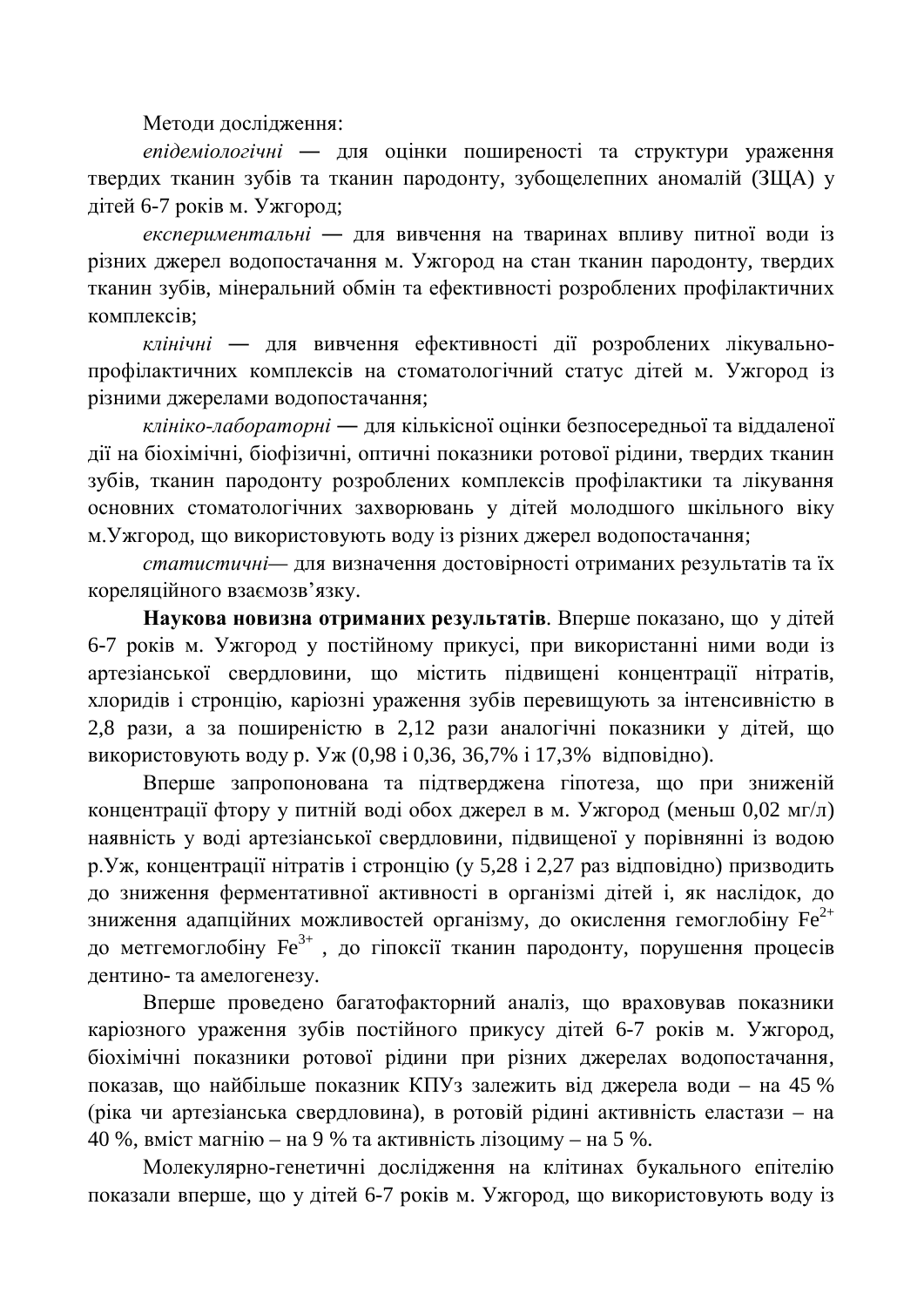артезіанської свердловини, відсоток порушення в генах 1-ї та 2-ї фаз детоксикації, вродженого імунітету та амелогенезу перевищують аналогічні показники у літей, що використовують волу р. Уж.

Вперше в експерименті на тваринах показано, що короткочасне використання води з артезіанської свердловини (1 місяць) за рахунок підвищеної жорсткості приводить у порівнянні із групою щурів, що отримували воду із р. Уж, до зменшення ступеню атрофії альвеолярного відростку (24,2 ± 0,9), числа каріозних порожнин на 1 шура (4,9 ± 0,4), глибини каріозних уражень (4,5  $\pm$  0,4 балів) та збільшення вмісту магнію у ротовій рідині, що є, на наш погляд, короткочасною захисною стресовою реакцією організму на наявність у воді підвищеного вмісту нітратів і стронцію.

Експериментально на тваринах обгрунтовано диференційоване застосування на фоні високосахарозної дієти лікувально-профілактичних комплексів, що включали фторпрепарати, адаптогени, детоксиканти з метою розробки комплексних профілактичних заходів для дітей молодшого шкільного віку м. Ужгород.

Вперше показано, що застосування розроблених лікувальнопрофілактичних комплексів, що враховують різний мінеральний склад води із різних джерел водопостачання м. Ужгород, дозволило у дітей 6-7 років отримати за два роки спостереження карієс-профілактичний ефект в 41,1% при вживанні води із свердловини і 48,5% при вживанні води із ріки Уж, покращити показники твердих тканин зубів, тканин пародонту і гігієни порожнини рота, біохімічні, біофізичні показники ротової рілини та клітинного метаболізму.

Практичне значення отриманих результатів. Розроблені та апробовані в клініці лікувально-профілактичні комплекси для дітей молодшого шкільного віку м. Ужгород, що вживають воду із джерел водопостачання із різним мінеральним складом, дозволяють суттєво підвищити ефективність профілактики і лікування основних стоматологічних захворювань. При цьому нормалізувались адаптаційно-компенсаторні реакції в організмі, системи його детоксикації, покращились характеристики твердих тканин зубів і тканин пародонту.

Розроблені лікувально-профілактичні комплекси для дітей 6-7 років м. Ужгород впроваджені у клінічну практику обласної та міської стоматологічних поліклінік м. Ужгород, матеріали дисертації включені в учбовий процес ДВНУ «Ужгородський національний університет».

Особистий внесок здобувача. Автором разом з науковим керівником розроблено план досліджень, визначені цілі і завдання, написані статті. Автором самостійно обрані методи дослідження і написана дисертаційна робота. Епідеміологічні, експериментальні, клінічні і лабораторні дослідження виконані автором спільно із співробітниками відділу епідеміології і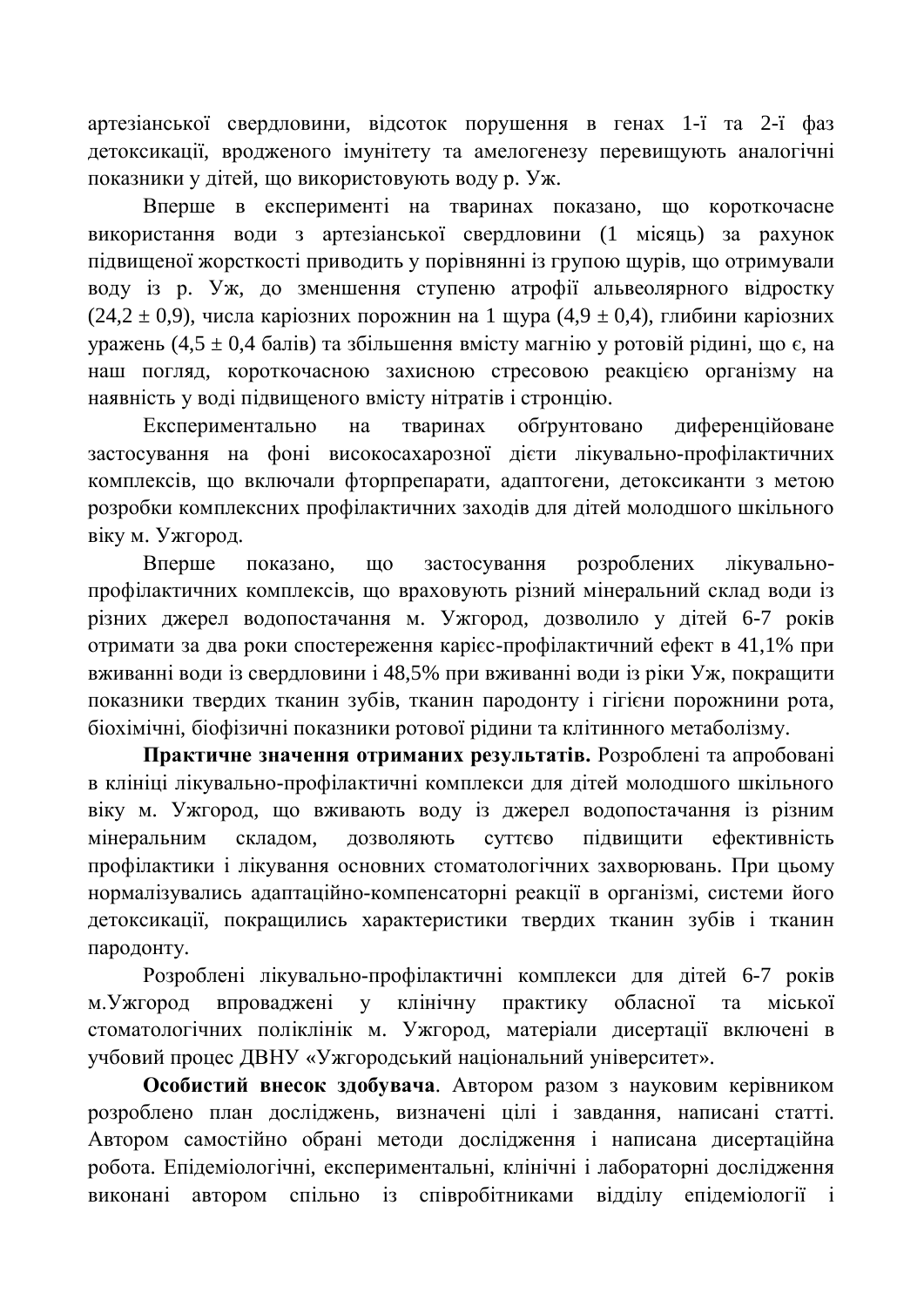профілактики стоматологічних захворювань, дитячої стоматології та ортодонтії, лабораторії біохімії, сектора біофізики ДУ «Інститут стоматології та шелепно-лицевої хірургії НАМН України» і лабораторії «Гермелтех» м. Одеси.

Апробація результатів дисертації. Матеріали дисертації представлені та обговорені на міжнародній науково-практичній конференції «2nd Dental Congress Georgia-Ukraine» (Батумі, 2014); III міжнародній стоматологічній конференції студентів і молодих вчених «Актуальні питання сучасної стоматології» (Ужгород, 2014); V міжнародній стоматологічній конференції студентів і молодих вчених «Актуальні питання практичної стоматології» (Ужгород, 2016); 70-й підсумковій науковій конференції професорськовикладацького складу ДВНУ «Ужгородський національний університет» (Ужгород, 2016); міжнародній науково-практичній конференції «Вплив науково-технічного прогресу на розвиток медичної науки та практики: реалії сьогодення» (Київ, 2016); міжнародній науково-практичній конференції «Актуальні питання сучасної медицини» (Одеса, 2016).

Публікації. За матеріалами дисертації опубліковано 11 наукових праць, із них 6 статей (2 статті – закордоном і 4 – в наукових фахових виданнях України), 5 тез доповідей в матеріалах наукових конференцій.

**Об'єм і структура дисертації**. Дисертація викладена на 190 сторінках принтерного тексту, ілюстрована 34 рисунками и 53 таблицями. Складається із вступу, огляду літератури, 4 розділів власних досліджень, аналізу і узагальнення отриманих результатів, висновків, практичних рекомендацій і списку використаних джерел (299 джерел літератури, із них 86 – латиницею).

## **ОСНОВНИЙ ЗМІСТ**

Обґрунтуванням мети дослідження були суттєві відмінності у стоматологічному статусі дітей 6-7 років м. Ужгород при водопостачанні із ріки Уж і артезіанської свердловини із різним мінеральним складом питної води. При низькому вмісті фтору в обох джерелах, в артезіанській свердловині спостерігався підвищений вміст нітратів, стронцію і хлоридів, які при зниженій ферментативній активності в організмі можуть перетворювати гемоглобін в метгемоглобін, викликаючи гемічну гіпоксію, порушувати процеси утворення повноцінних емалі і дентину зубів, призводити до порушення у різних системах організму, що забезпечують його адаптаційні можливості. Розробка ефективних і максимально адаптованих профілактичних програм для дітей, що проживають у різних районах м. Ужгород і вживають питну воду із різним складом мікро- і макроелементів, до теперішнього часу не проводилась, що послужило основою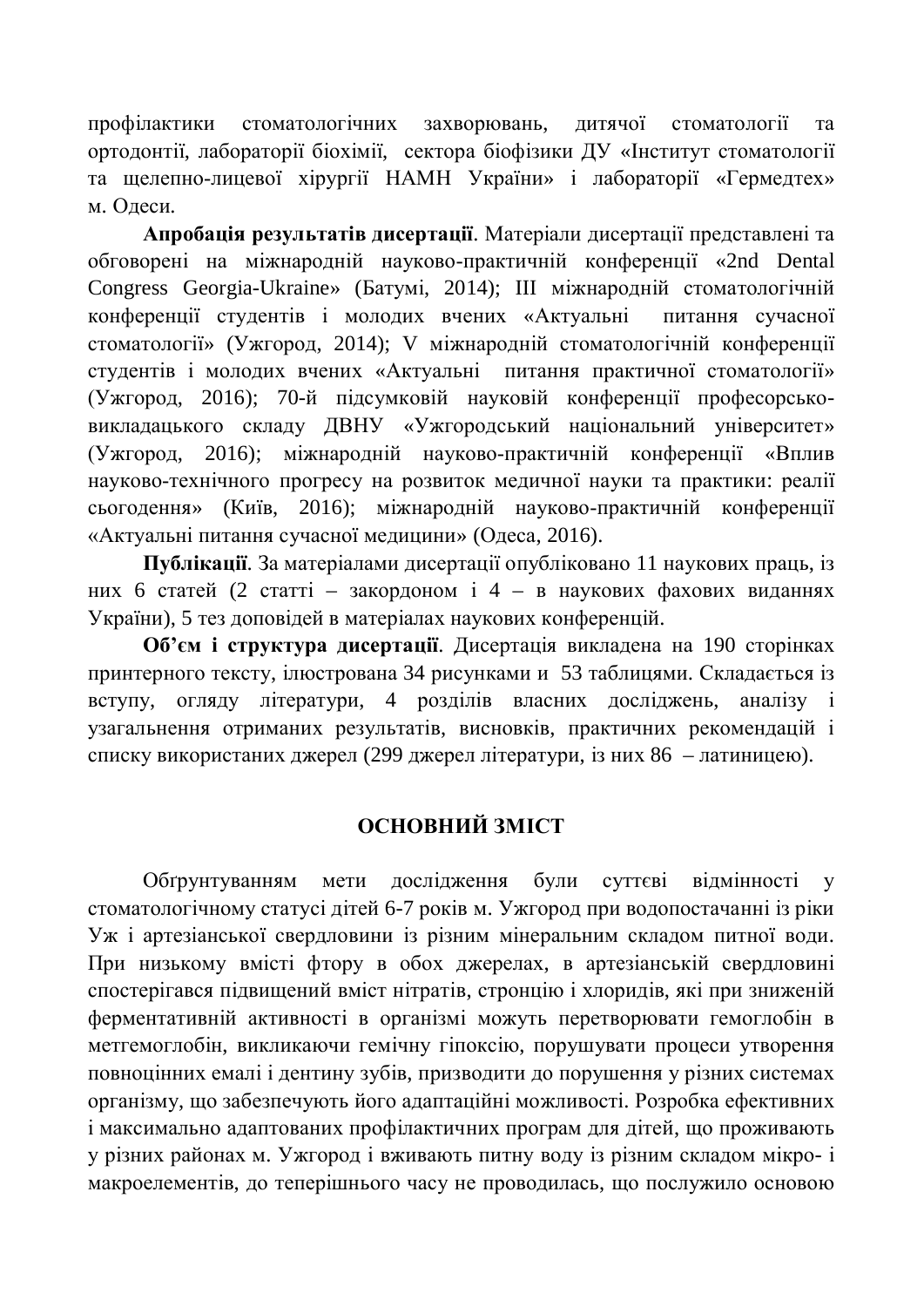для вибору теми даного дослідження, його мети і поставлених завдань.

Матеріали та методи дослідження. В проведених обстеженнях приймала участь 101 дитина 6-7 років, що проживають в різних районах м. Ужгород і використовують воду із різних джерел водопостачання (р. Уж і артезіанська свердловина), які суттєво відрізняються за мінеральним складом  $(\text{табл. 1}).$ 

Таблиця 1

| Показники           | Од.<br>вимірювання | Зміст мінеральних<br>компонентів |                                        |             |
|---------------------|--------------------|----------------------------------|----------------------------------------|-------------|
|                     |                    | вода з<br>p.Yx                   | вода з<br>артезіанської<br>свердловини | Відмінності |
| Загальна жорсткість | мг-экв/л           | 2,15                             | 5,20                                   | в 2,4 раза  |
| Кальцій             | $M\Gamma/\Pi$      | 32,1                             | 82,2                                   | в 2,6 рази  |
| Магній              | $M\Gamma/\Pi$      | 6,70                             | 13,4                                   | в 2,4 рази  |
| $\Phi$ TOP          | $M\Gamma/\Pi$      | < 0.02                           | < 0.02                                 |             |
| Хлориди             | $M\Gamma/\Pi$      | 5,40                             | 40,3                                   | в 7,47 раз  |
| Сульфати            | $M\Gamma/\Pi$      | 25,2                             | 45,0                                   | в 1,78 раз  |
| Нітрати             | $M\Gamma/\Pi$      | 0,53                             | 2,80                                   | в 5,3 рази  |
| Стронцій            | $M\Gamma/\Pi$      | 0,15                             | 0,34                                   | в 2,3 рази  |

**ɏɿɦɿɱɧɢɣɫɤɥɚɞɩɢɬɧɢɯɜɨɞɿɡɪɿɡɧɢɯɞɠɟɪɟɥɦ. ɍɠɝɨɪɨɞ**

При цьому у дітей оцінювались показники стану твердих тканин зубів, як тимчасового так і постійного прикусу (кп<sub>з</sub>, кп<sub>п</sub>, КПВз, КПВп), тканин пародонту (РМА%, кровоточивість, проба Шилера-Писарєва, зубний камінь), рівня гігієни порожнини рота (Sinless-Loe и Stallard), біохімічні показники ротової рідини (лізоцим, каталаза, еластаза, кальцій, фосфор, магній), зубощелепні аномалії (ЗЩА) (аномалії положення, треми, діастеми, скупченість зубів, дистальний, мезіальний, глибокий, відкритий і косий прикус). Окрім того проводились опитування дітей і батьків щодо вживання різних продуктів харчування.

Експериментальні дослідження на щурах складались із декількох етапів. На першому етапі було проведено дослідження впливу питної води із р. Уж і артезіанської свердловини м. Ужгород на активність лужної (ЛФ) і кислої фосфатази (КФ) в пульпі зубів тварин, вміст кальцію, магнію, неорганічних фосфатів, активність ЛФ в ротовій рідині, а також вміст кальцію, магнію, фосфору у сироватці крові тварин. В експерименті були використані 23 щура стадного розведення (самки віку 1,5-2 міс., жива маса 100±10 г). Тривалість експерименту склала 30 днів. По закінченню цього терміну збирали у щурів змішану слину після стимуляції пілокарпіном (5мг/кг) та виводили їх із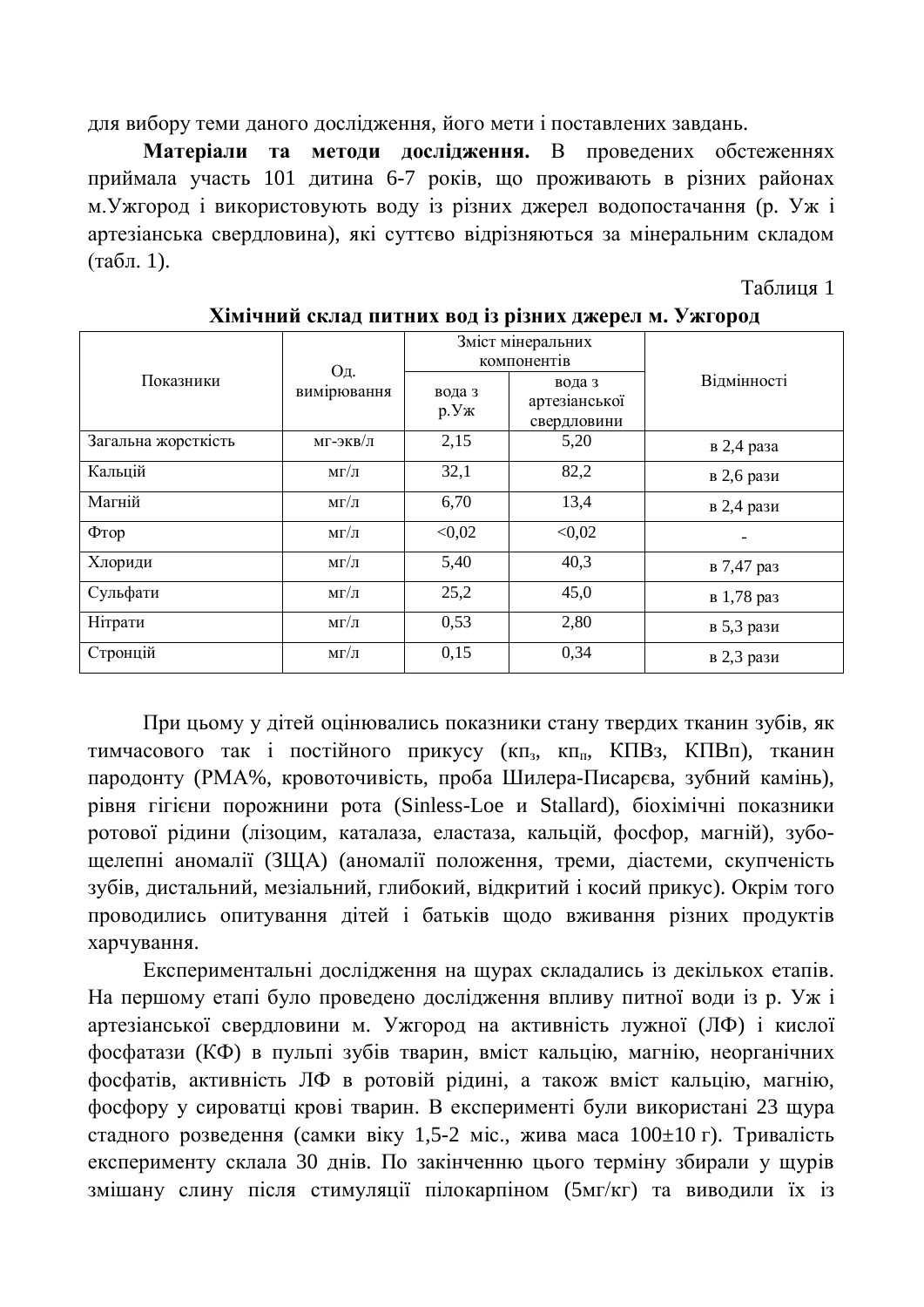експерименту під тіопенталовим наркозом (20 мг/кг) шляхом кровопускання із серця, виділяли нижню щелепу, пульпу із різців і збирали сироватку крові.

У зв'язку із пілвишеною захворюваністю карієсом зубів літейм. Ужгород. що використовували воду із артезіанської свердловини, на другому етапі експерименту була проведена оцінка впливу питної води із артезіанської свердловини на стан твердих тканин, пульпи зубів і тканин пародонту у щурів із експериментальним карієсом. Експерименти були проведені на 21-у щурі (самки, у віці 1,5 місяця, жива маса 98 ± 12 г). Карієс викликали переведенням щурів на каріє согенний раціон (КГР) Стефана. Щури були розподілені на 3 рівні групи: 1 – контроль, що отримувала стандартний раціон віварія; 2 группа отримувала КГР та 3 група – КГР + питну воду із артезіанської свердловини м. Ужгород. Тривалість експерименту склала 1 місяць. Визначали атрофію альвеолярного відростку, а також ураженість зубів карієсом. В слині і сироватці крові досліджували вміст кальцію, неорганічного фосфору, магнію. Окрім того, в пульпі зубів визначали активність ЛФ і КФ та за їх співвідношенням показник мінералізуючої спроможності (ПМС), а в слині – активність ЛФ і загальну протеолітичну активність (ЗПА).

Враховуючи склад питної води м. Ужгород і результати першого і другого етапів експерименту, на третьому етапі оцінювався вплив лікувальнопрофілактичного комплексу на стан порожнини рота щурів, що отримували високосахарозну дієту, що послужило основою для розробки лікувальнопрофілактичних комплексів для дітей м. Ужгород. В експерименті використовували остеовіт (містить ізофлавони сої, цитрат кальцію, сульфат цинку, аскорбінову кислоту і вітамін D<sub>3</sub>), біотрит С (містить проростки пшениці, аскорбінову кислоту), фітогель (на основі КМЦ, містить екстракт м'яти і лізоцим). Дослідження проведено на 21-й самці щурів віком на початок експерименту 1,5 місяці, середньою масою 98 ± 12 г. Щури були розподілені на три групи по 7 тварин в кожній: 1 – контрольна, отримувала стандартний раціон віварія; 2 – отримувала КГР; 3 – КГР + профілактичний комплекс препаратів («Остеовіт» 300 мг/кг, «Біотрит» С 300 мг/кг і обробка зубів фітогелем лізоцимом 0,5 мл на щура). Препарати «Остеовіт» і «Біотрит» вводили у вигляді водної суспензії внутрішньошлунково щоденно вранці натщесерце, після чого обробляли зуби гелем з лізоцимом. Корм і воду тваринам давали через 2 години після введення препаратів. Тривалість експерименту склала 1 місяць, після закінчення якого у тварин збирали слину і виводили їх з експерименту. Підраховували ступінь атрофії альвеолярного відростку, кількість та глибину каріозних уражень, визначали активність кислої та лужної фосфатаз в пульпі різців. В слині і сироватці крові проводили визначення вмісту кальцію, фосфору, магнію, активність лужної фосфатази і загальну протеолітичну активність.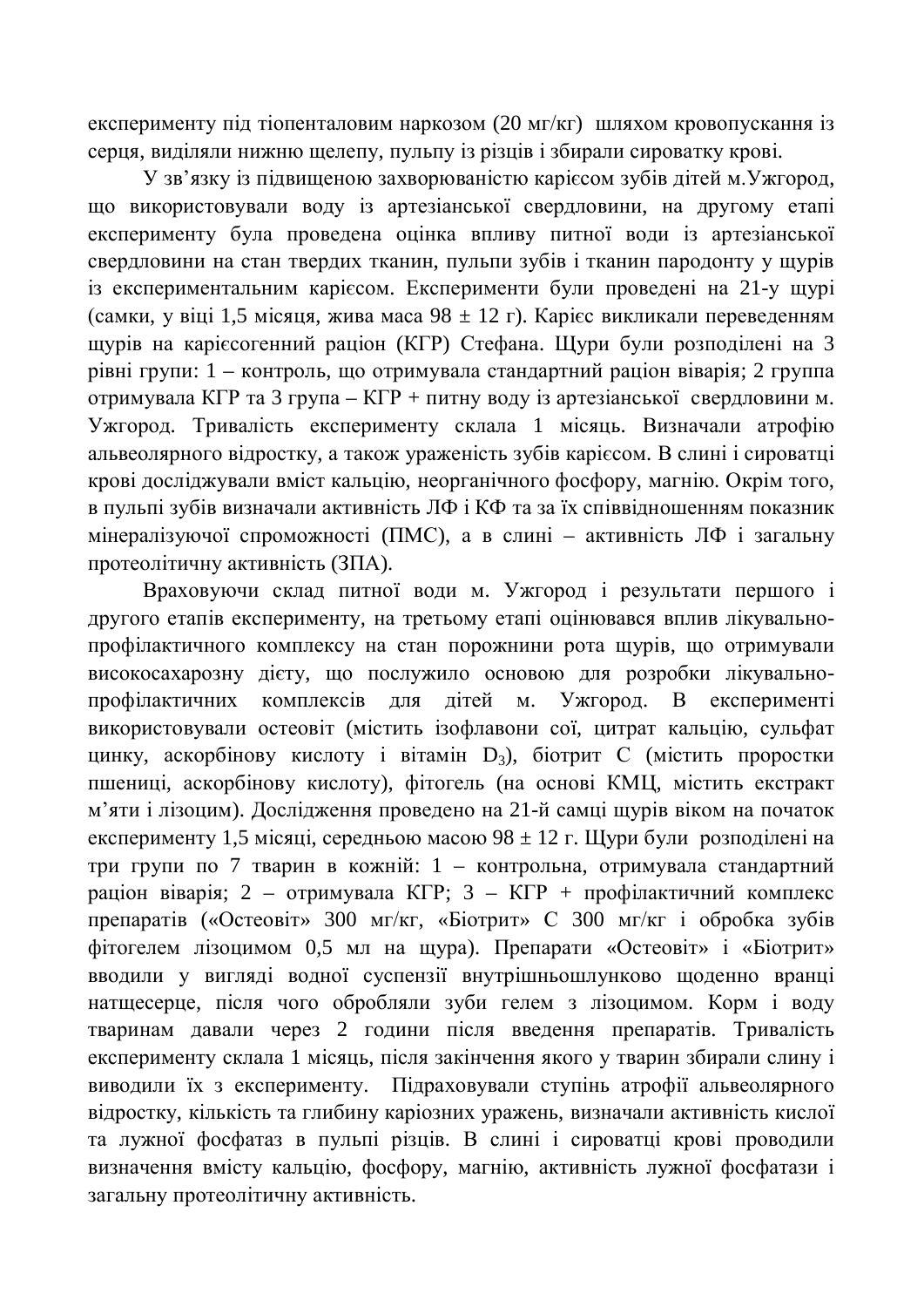У поглиблених клінічних дослідженнях приймало участь 96 дітей 6-7 років м. Ужгород (49 дітей – джерело «р. Уж», група порівняння – 21 дитина, основна – 28 дітей; 47 дітей – джерело «артезіанська свердловина», група порівняння – 20 дітей, основна – 27 дітей). Оцінка ефективності лікувальнопрофілактичних заходів проводилась в початковому стані, через 6, 12 и 24 місяці. У дітей груп порівняння проводилась тільки санація порожнини рота і професійна гігієна (базова терапія).

Діти основної групи, які використовували воду р. Уж. на першому етапі додатково до базової терапії отримували 2 рази на рік по схемі лікувальнопрофілактичний комплекс, що включав препарати: «Біотрит плюс» - 1 таблетка на ніч, 1 місяць (біотрит, вітамін С, β-каротин, вітамін Е, фолієва кислота, сіль Mg, Ca); «Остеовіт» - 1 таблетка на день, 1 місяць (ізофлавони сої, цитрат кальцію, сульфат цинку, аскорбінова кислота, вітамін D3); «Остеовіт» - гель – аплікації в капі на ніч, 2 тижні; «Лізодент» - еліксир – 1 ч.л. на 1/4 склянки води після їжі, 1 місяць (лізоцим, яєчний білок, цетавлон, рибофлавін); зубна паста ROCS kids  $4-7-2$  рази на день, 1 місяць (комплекс AMIFLUOR). На другому етапі, по закінченню першого, також 2 рази на рік отримували: «Біотрит-дента» - 1 таблетка на ніч, 1 місяць (біотрит, NaF, лецитин, декаметоксин, цитрат кальцію); «Біодент-3» - зубний еліксир – 1 ч.л. на 1/4 склянки води після їжі, 1 місяць (фториди, цитрат натрію, екстракт із проростків пшениці і м'яти); «Біотрит-дента» - гель – аплікації з капою на ніч, 1 місяць (біотрит, NaF, лецитин, декаметоксин, цитрат кальцію); Зубна паста Colgate kids 6+ - 2 рази на день, 1 місяць (кальцію карбонат).

Діти основної групи, що використовували воду артезіанської свердловини, на першому етапі отримували: «Поліфепан» для дітей - 1 дес. ложка 1 раз на добу 7 днів (лігнін гідролізний); вітамін D3 - 5 мл 1 раз на день, 3 тиждні; «Біотрит плюс» - 1 таблетка 1 раз на день, 1 місяць; зубна паста ROCS kids 4-7 - 2 рази на день, 1 місяць; «ROCS minerals» - гель - аплікації в капі на ніч (10-15 хвилин), 2 тижні (гліцерофосфат кальцію, ксилітол, хлорид магнію). На другому етапі діти цієї групи отримували: «Вітафтор» - 1 табл., 1 раз на день, 1 місяць (фтористий натрій, антиоксиданти, вітаміни А, С, В2); «Біодент-3» - зубний еліксир – 1 ч.л.  $1/4$  склянки води після їжі, 1 місяць;  $\sigma$ бробка зубів F-лаком (NaF) - 2 рази на рік; зубна паста Lacalut kids 4-7 (NaF) -2 рази на день, 1 місяць.

Механізм дії препаратів лікувально-профілактичних комплексів носить адаптогенний, імуностимулюючий, антиоксидантний, антистресовий, антибактеріальний, протизапальний, антитоксичний, остеотропний, ремінералізуючий, сорбентний, підвищуючий неспецифічну резистентність та корегуючий мікробіоценоз порожнини рота характер.

У дітей, що брали участь у поглиблених дослідженнях, на всіх етапах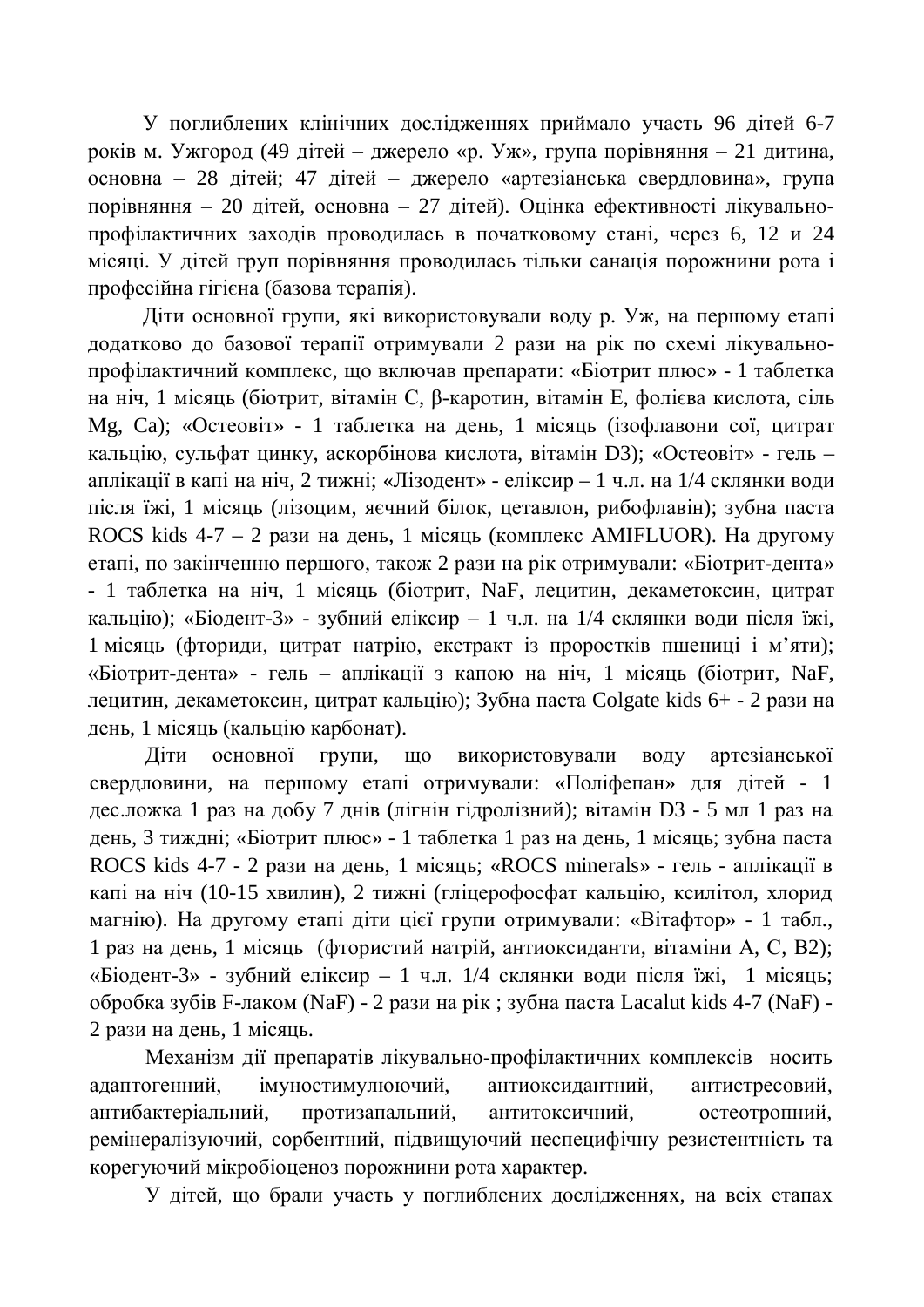спостереження визначались показники стану твердих тканин зубів (кпз, кпп КПУз і КПУп), тканин пародонту (РМА %, Шиллера-Писарєва, кровоточивість), стан гігієни порожнини рота (Sinless-Loe і Stallard), біохімічні і біофізичні показники ротової рідини, зарядового стану клітин букального епітелію (КБЕ), кислоторезистентності емалі зубів, бар'єрної проникності слизової ясен.

Ступень атрофії альвеолярного відростку у тварин визначали методом біометрії (Николаева А.В., 1967). Оцінювались в тканинах ясен, пульпі зубів, сироватці крові, ротовій рідині і кісткових тканинах, вміст кальцію, магнію, фосфору (Горячковский А.М., 2005), активність еластази (Левицкий А.П. с соавт., 2010), каталази, (Гирин С.В., 1999) вміст малонового діальдегіду (МДА) (Левицкий А.П. с соавт., 2010), показники, що характеризують антиоксидантнопрооксилантну систему (індекс АПІ) (Левицкий А.П., с соавт., 2006), активність лізоциму (антимікробний фактор) (Левицкий А.П., 2005) та уреази (маркер мікробного обсіменіння) (Гаврикова Л.М., Сегень И.Т., 1996), маркери процесів мінералізації КФ і ЛФ (Левицкий А.П., с соавт., 2005).

В молекулярно-генетичних дослідженнях брало участь 16 дітей (8 дітей із волопостачанням із р. Уж і 8 літей із волопостачанням з артезіанської свердловини). Виділення і очистку ДНК із клітин букального епітелію проводили за методом Деллапорта. Вміст ДНК визначали на спектрофотометрі (Nanophotometr, Implen). Алельні варіанти генів першої і другої фаз детоксикації Cyp1A1, GSTM, GSTT, вродженого імунітету TLR4, амело- и дентиногенезу ALMEX1, ALMEX2, DSPP и стан ендотелію судин eNOS3, SOD оцінювали методом алель-специфічної полімеразної ланцюгової реакції (ПЛР) на ампліфікаторі BIO-RAD (США). Всього було проведено 16 ПЛР-реакцій.

Крім того оцінювались рівень функціональних реакцій в порожнині рота, відповідальних за гомеорезис (Дєньга О.В. з свівавт., 2010), комплексний зарядовий стан КБЕ (Шахбазов, 1986, в модифікації Дєньга О.В., 1997). Оцінка кислоторезистентності твердих тканин зубів (Дєньга О.В. з співавт., 2006) та проникності слизової ясен для розчину Шиллера-Писарєва (Ш-П) (Дєньга О.В. з співавт., 2009) проводилась з використанням модифікованого спектроколориметра «Пульсар».

При статистичній обробці отриманих результатів використовували комп'ютерну програму STATISTICA 6.1 для оцінки похибки і достовірності отриманих результатів. Крім того, був проведений кореляційний аналіз показників стоматологічного статусу та біохімічних параметрів ротової рідини дітей 6-7 років м. Ужгород.

Результати дослідження та їх обговорення. Результати обстеження дітей 6-7 років м. Ужгород, показали, що серед захворювань твердих тканин зубів перше місце займали каріозні ураження, поширеність яких склала 95%,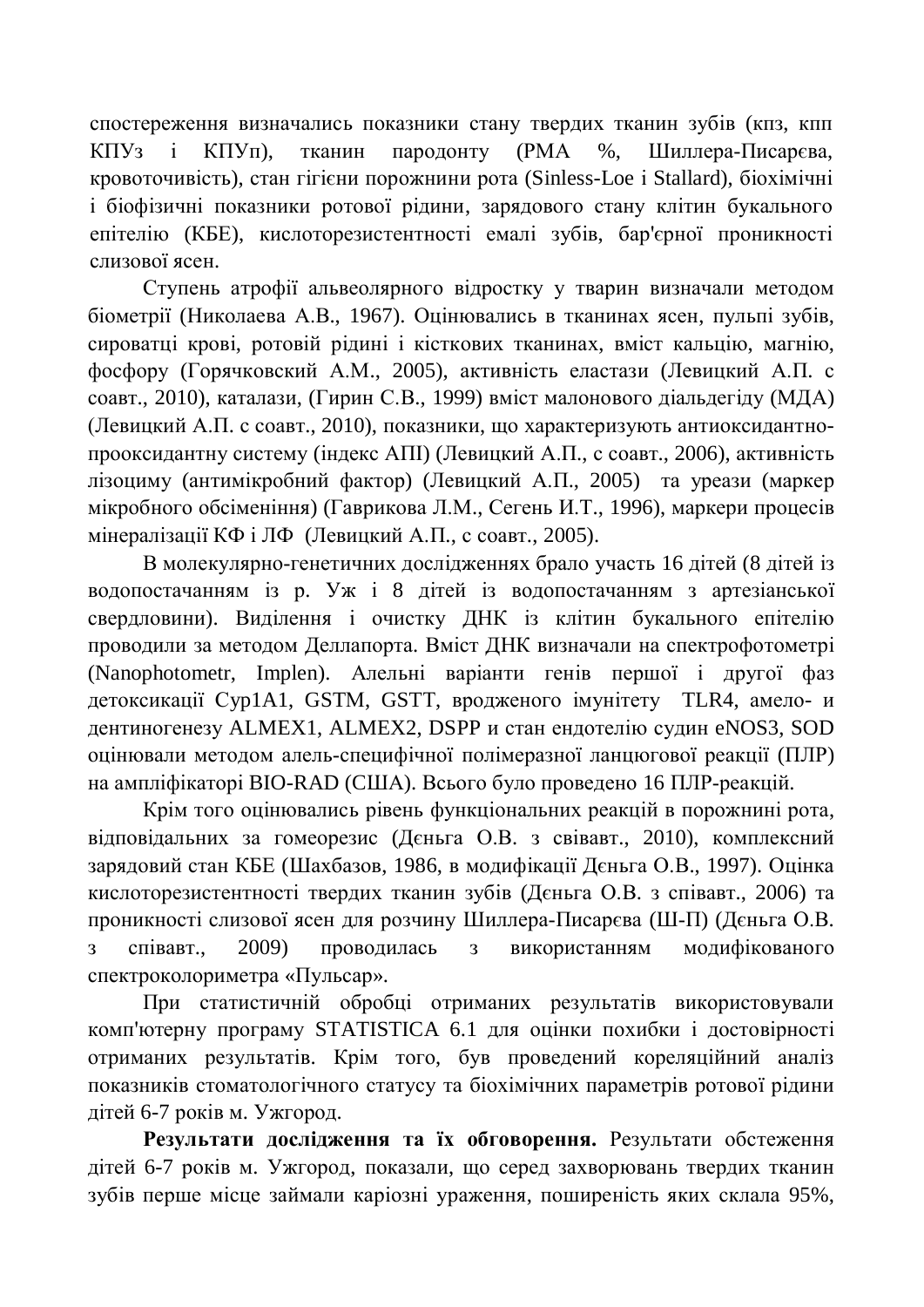що свідчить про суцільну захворюваність за оцінкою ВОЗ. Інтенсивність каріозного процесу за індексом кп+КПВ виявилась дуже високою і склала 7,5. Зубощелепні аномалії у дітей даної групи за окремими показниками (треми, діастеми, дистальний прикус) склали 30% - 40%. Поширеність карієсу зубів тимчасового прикусу у дітей, що споживають питну воду із джерела «р. Уж» склала 85,5%, а із джерела «артезіанська свердловина» - 93,9%, інтенсивність за індексом кп<sub>з</sub> склала 7,17 и 6,67 відповідно. Поширеність карієсу постійних зубів склала 17,3% у дітей, що споживають питну воду із джерела «р. Уж», та 36,7% у дітей, що споживають питну воду із джерела «артезіанська свердловина». Інтенсивність за індексом КПВз при цьому склала 0,36 і 0,98, а за індексом КПВп 0,38 і 1,08 відповідно, тобто відрізнялася в середньому в 2,8 рази. При обстеженні дітей були виділені підгрупи із найвищою інтенсивністю карієсу зубів SiC (НІК). Порівнюючи групи SiC дітей, можна відмітити, що індекс КПВп в групі дітей, що споживають воду із свердловини, в 1,6 рази вище, ніж із річки. Кількість незапломбованих зубів відрізнялась в цих групах в 2 рази. В структурі індексу КПВ видалені постійні зуби складали 5,3%. В складовій К ускладнення зустрічалися в 1,9% випадків. Запломбовані зуби були лише в 15,7% випадків. Ураженість зубів тимчасового прикусу в обстежених групах статистично достовірно не відрізнялась.

Поширеність симптому запалення, що оцінювалась за індексом Parma (PMA %) в групі дітей, що споживають воду із ріки, була на 3,49% нижче ніж у випадку свердловини, а індекс кровоточивости практично не відрізнявся в обох групах. Показники проби Шилера-Писарєва в обох групах також достовірно не відрізнялись, як і показники рівня гігієни порожнини рота (Silness-Loe, Stallard'a), а також зубного каменю. Крім того, у більшості дітей, що споживали воду з артезіанської свердловини, спостерігалась наявність в крові метгемаглобіну.

Результати проведеного анкетування дітей 6-7 років та їх батьків м. Ужгород свідчать про те, що регулярно чистять зуби лише 48,5%, більшість з них люблять солодке, рибу – лише 42,9%.

Проведені молекулярно-генетичні дослідження на клітинах букального епітелію показали, що у першій фазі детоксикації в гені Сур1А1 порушення відзначені тільки у дітей, які споживають воду зі свердловини (16,7%) і в 83,3% випадків відзначена норма. У другій фазі детоксикації в гені GSTM мутації відзначені у 50% дітей, причому у дітей, що вживають воду з артезіанської свердловини, вони зустрічаються в 2,8 рази частіше, ніж у дітей, що вживають воду із ріки (80% і 28,6% мутацій відповідно). В генах другої фази детоксикації (GSTT) в середньому по Ужгороду норма відзначена в 75% випадків і в 25% випадків відзначені мутації. В маркері вродженого імунітету TLR4 у дітей групи, що вживають воду із артезіанської свердловини, мутації і гетерозиготи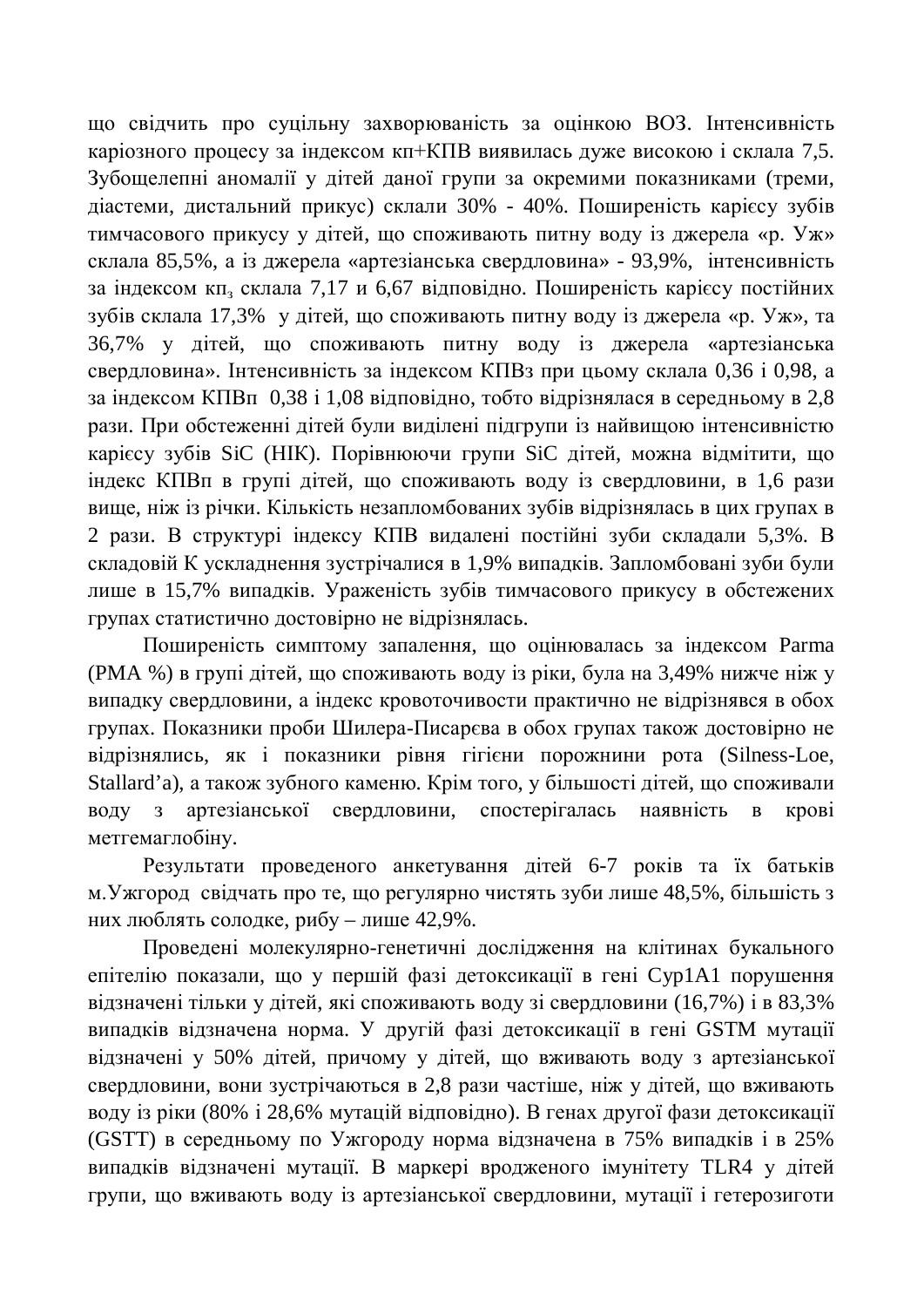були виявлені в 40% випадків, а в групі дітей, що використовують воду ріки, тільки в 16,7% випадків. В гені амелогенезу ALMEX1 в середньому у 75% дітей м. Ужгород відмічена норма, а у 25% - мутації. Причому в групі дітей, що вживають воду із артезіанської свердловини, норма спостерігалася в 60% випадків, а в групі дітей, що вживають воду із ріки, в 85,7% випадків. В гені ALMEX2 гетерозиготи і мутації у дітей, що використовують воду з артезіанської свердловини, склали 100%, в той час як у дітей, що використовують воду з ріки, гетерозиготи і мутації склали тільки 57,1%. В інших генах порушення в обох групах дітей були приблизно однаковими.

В результаті проведеного дослідження ми можемо віднести до основних генів, що обумовлюють підвищене ураження карієсом зубів у дітей, що використовують воду з артезіанської свердловини, гени ALMEX2, DSPP, GSTM, eNOS3. До генів модифікаторів можна віднести ALMEX1, TLR4 и Cyp1A1. З огляду на отримані дані, що свідчать про порушення амело-, дентиногенеза, фаз детоксикації, вродженого імунітету і порушеннях ендотелію судин, в схему профілактики нами були включені сорбенти, адаптогени, одонтотропні макро- і мікроелементи, антиоксиданти і препарати, що корегують мікробіоценоз.

Проведений кореляційний аналіз показників стоматологічного статусу і біохімічних показників ротової рідини дітей 6-7 років м. Ужгород, показав значне перевищення поширеності таких зубощелепних аномалій як треми/діастеми у дітей групи «артезіанська свердловина» в порівнянні з групою «р. Уж» (4,3 рази), а також, що найбільш значними аргументами математичної моделі у формуванні варіації показника КПВз виявилися «джерело води» (45%), активність еластази ротової рідини дітей (40%) і зміст магнію (10%), а в формуванні варіації показника РМА % - індекси Silness-loe (37%), Stallard (26%) і «джерело води» (23%).

В експерименті на першому етапі вода з артезіанської свердловини м. Ужгород знижувала у тварин, які перебували на дієті віварія (ДВ) в порівнянні з показниками щурів, що отримували воду ріки Уж, ступінь атрофії альвеолярного відростка на 22 %, на 25 % число каріозних уражень зубів і на 31 % глибину каріозних уражень, дещо збільшувала вміст магнію в ротовій рідині. Вода з артезіанської свердловини в порівнянні з водою з р. Уж не впливала суттєво на показники мінерального обміну в пульпі і сироватці крові тварин. На нашу думку, короткочасна стоматопротекторна дія води із свердловини визначалася не стільки впливом на мінеральний обмін, скільки впливом на стан орального мікробіоценозу за рахунок більш високого вмісту нітратів, які можуть в слині при певних умовах перетворюватися в продукти, що мають сильну бактерицидну дію. З іншого боку, вода з артезіанської свердловини, що містить підвищені концентрації нітратів і стронцію, при короткочасному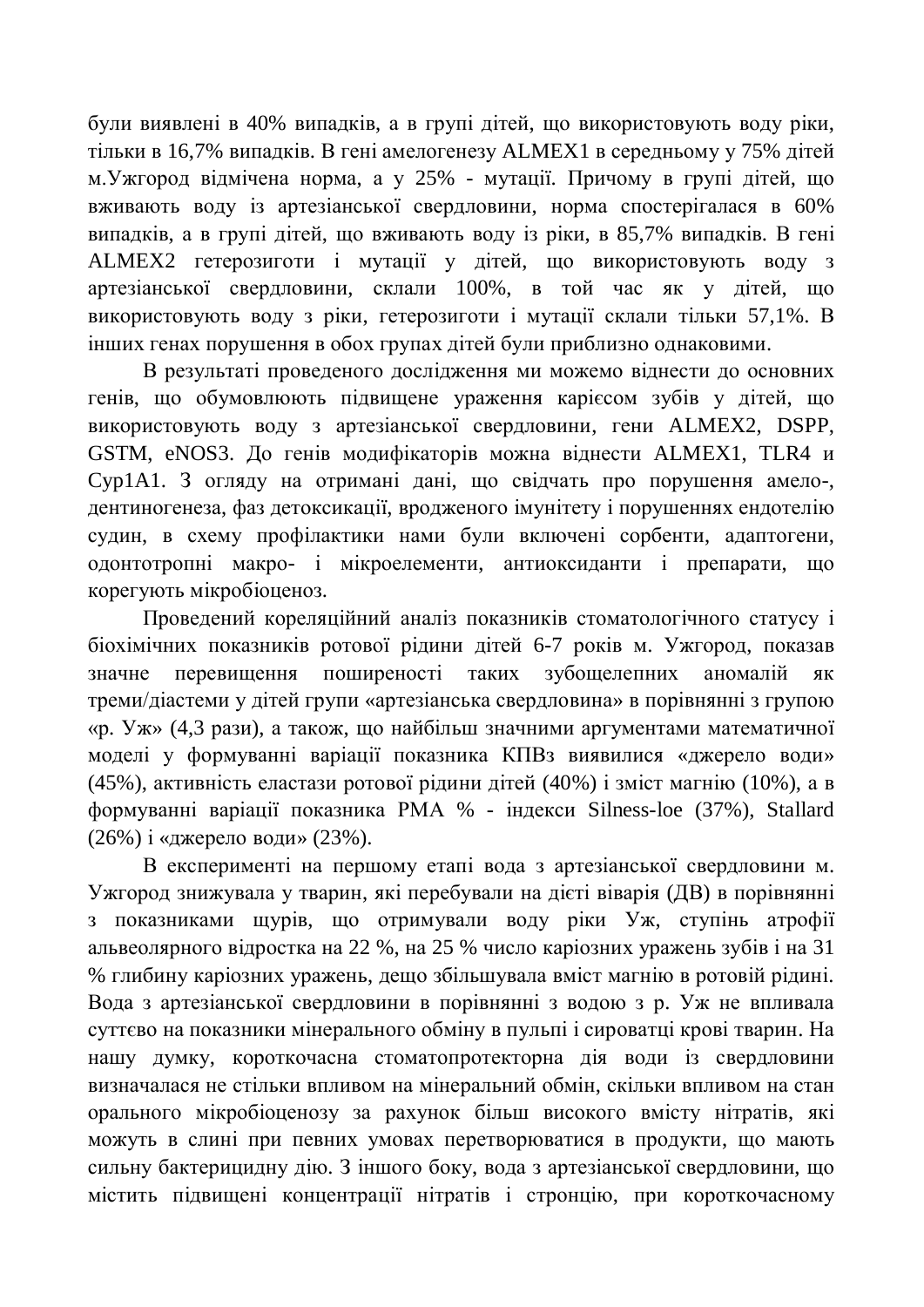використанні може служити стимулюючим стресовим фактором, що мобілізує лише на певний період адаптаційно-компенсаторні сили організму щурів.

Дослідження впливу питної води з артезіанської свердловини на стан твердих тканин зубів, тканин пародонту і мінеральний обмін в тканинах порожнини рота щурів, які перебували на карієсогенному раціоні, і в цьому випадку показали, що вода знижувала у тварин на 13 % приріст каріозних уражень і на 20,5 % ступінь атрофії альвеолярного відростка нижньої щелепи, дешо збільшувала в пульпі активність ЛФ і показник її мінералізуючої здатності, в ротовій рідині знижувала активність ЛФ и ОПА і не впливала на мінеральний обмін в системі крові.

Оцінка на третьому етапі експерименту впливу лікувально-профілактичного комплексу на каріозні ураження, біохімічні показники ротової рідини, пульпи зубів і мінеральний склад сироватки крові тварин на тлі високосахарозної дієти показала, що комплекс дозволив в цьому випадку знизити атрофію альвеолярного відростка – на 42,9 %, уповільнити появу нових каріозних порожнин і запобігти збільшенню їх глибини, нормалізувати мінеральний склад ротової рідини щурів (Са, Мg и Р), підвищити активність ЛФ в пульпі і її мінералізуючу здатність. Результати експерименту стали основою для розробки лікувально-профілактичних комплексів для дітей м. Ужгород.

Проведення диференційованих профілактичних заходів у дітей 6-7 років м. Ужгород, що використовують воду р. Уж і артезіанської свердловини з різним мінеральним складом, дозволило отримати за два роки спостережень відповідно карієспрофілактичний ефект в 48,5% и в 41,1%, знизити індекс РМА% на 10,6% и 9,16%, практично ліквідувати кровоточивість ясен, зменшити за два роки індекс Silness-Loe в 1,41 і в 1,45 раз і індекс Stallard в 1,37  $i$  в 1,35 раз відповідно.

Результати біохімічних досліджень ротової рідини свідчать про те, що під впливом запропонованих профілактичних схем у дітей, що отримували питну воду з артезіанської свердловини, через 1 і 2 роки рівень кальцію збільшився більш ніж в 2 рази, вміст фосфору збільшився на 43%, магнію – в 2,3 рази. У дітей основної групи з водопостачанням з р. Уж рівень кальцію в ротовій рідині при цьому в середньому підвищився в 1,5 рази, вміст фосфору збільшився на 29,8 %, а магнію – в 2 рази, що свідчать про активацію мінерализуючої функції слини.

У вихідному стані в ротовій рідині у дітей з водопостачанням з р. Уж були вищі за аналогічні показники у дітей, що споживали воду з артезіанської свердловини, активність антиоксидантного ферменту каталази на 57,1 %, рівень антиоксідантно-прооксидантного індексу в 1,9 рази і нижче вміст малонового діальдегіду на 22,9%, активність уреази в 1,6 рази, а ступінь дисбіозу в 1,5-2 рази. Активність антимікробного ферменту лізоциму в групах спостереження у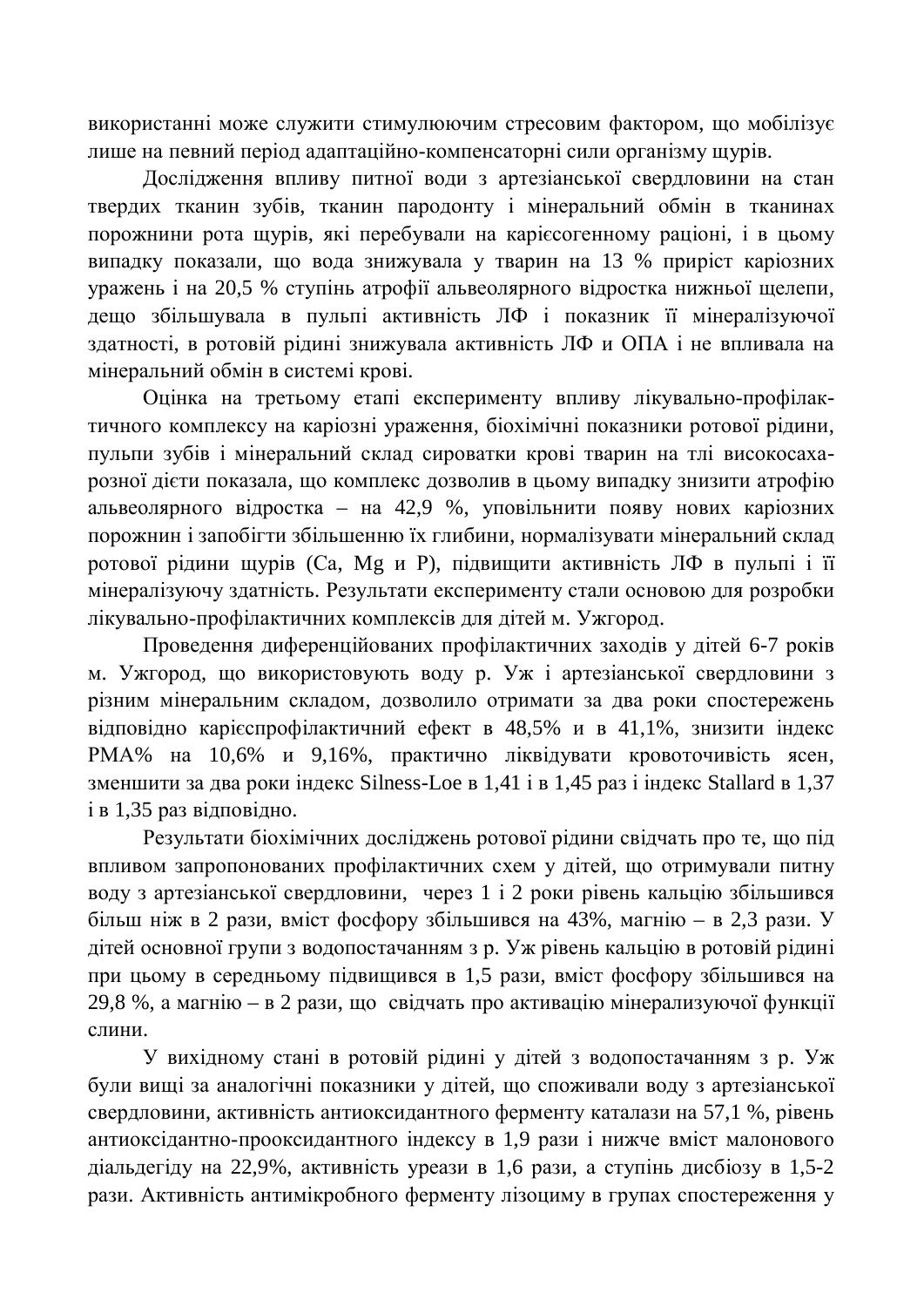вихідному стані була приблизно в 2 рази нижче нормальних значень (0,049 – 0,065 од/мл при нормі 0,120 – 0,150 од/мл).

Провелення комплексної профілактики в основних групах літей, що споживають воду з артезіанської свердловини та річки Уж, дозволило через 6 місяців підвищити в ротовій рідині відповідно активність каталази в 2,2 і 1,5 рази, антиоксидантний-прооксидантний індекс - в 3,3 і 2,8 рази, активність лізоциму - на 75% і 69% і знизити вміст МДА в 1,8 і в 1,9 рази, активність vреази в 3,46  $\overline{1}$  в 2,35 рази, а ступінь лисбіозу в 5,9 раз і в 4,0 рази. Зазначені показники залишалися в основних групах на цьому рівні протягом двох років спостереження. У групах порівняння біохімічні показники ротової рідини дітей достовірно і стабільно не змінювалися.

Коливання величини рН ротової рідини в окремих пробах у дітей, що використовують воду з артезіанської свердловини, були в 1,33 рази више ніж у дітей, що використовують воду з річки Уж. Вже через 6 місяців, після повторного проведення профілактичних заходів, у дітей обох основних груп коливання величини рН в окремих пробах зменшилися в 1,92 рази при використанні води з річки і в 2,4 рази - при використанні води з артезіанської свердловини та залишались на цьому рівні і через 12 місяців, що свідчить про нормалізацію функціональних реакцій, відповідальних за підтримання стабільності рН ротової рідини.

Проведені дослідження зарядового стану клітин букального епітелію свідчать про підвищений, в порівнянні з нормою, відсоток електрофоретично рухливих ядер КБЕ, як у дітей, що використовують воду з річки Уж, так і у дітей, що використовують воду з артезіанської свердловини. При цьому амплітуди електрофоретичного зміщення ядер і плазмолем КБЕ та їх відношення виявилися значно нижче середньостатистичної норми, що свідчить про зниження в порівнянні з нормою їх зарядів і зниження рівня неспецифічної резистентності. Підвищений відсоток рухливих ядер КБЕ можна пояснити компенсаторною реакцією в організмі, що забезпечує метаболізм в клітинах за рахунок підвищеної кількості ядер, які залишають молекули РНК и ДНК. Проведення комплексної профілактики в основних групах дітей дозволило через 1 рік знизити відсоток рухливих ядер КБЕ відповідно на 12% і 4% (який як і раніше перевищував середньостатистичну норму) і збільшити відношення амплітуд електрофоретичного зміщення плазмолем і ядер клітин Апл/Ая відповідно до 1,65 і 1,57, які наближалися до середньостатистичної норми (1,7-2,0), що свідчить про поліпшення при цьому клітинного метаболізму і підвищення неспецифічної резистентності організму.

В основних групах дітей спектроколориметрична оцінка колірної насиченості S забарвлення емалі зубів метиленовим синім при ТЕР-тесті показала, що вже через 3 місяці після проведення комплексної профілактики у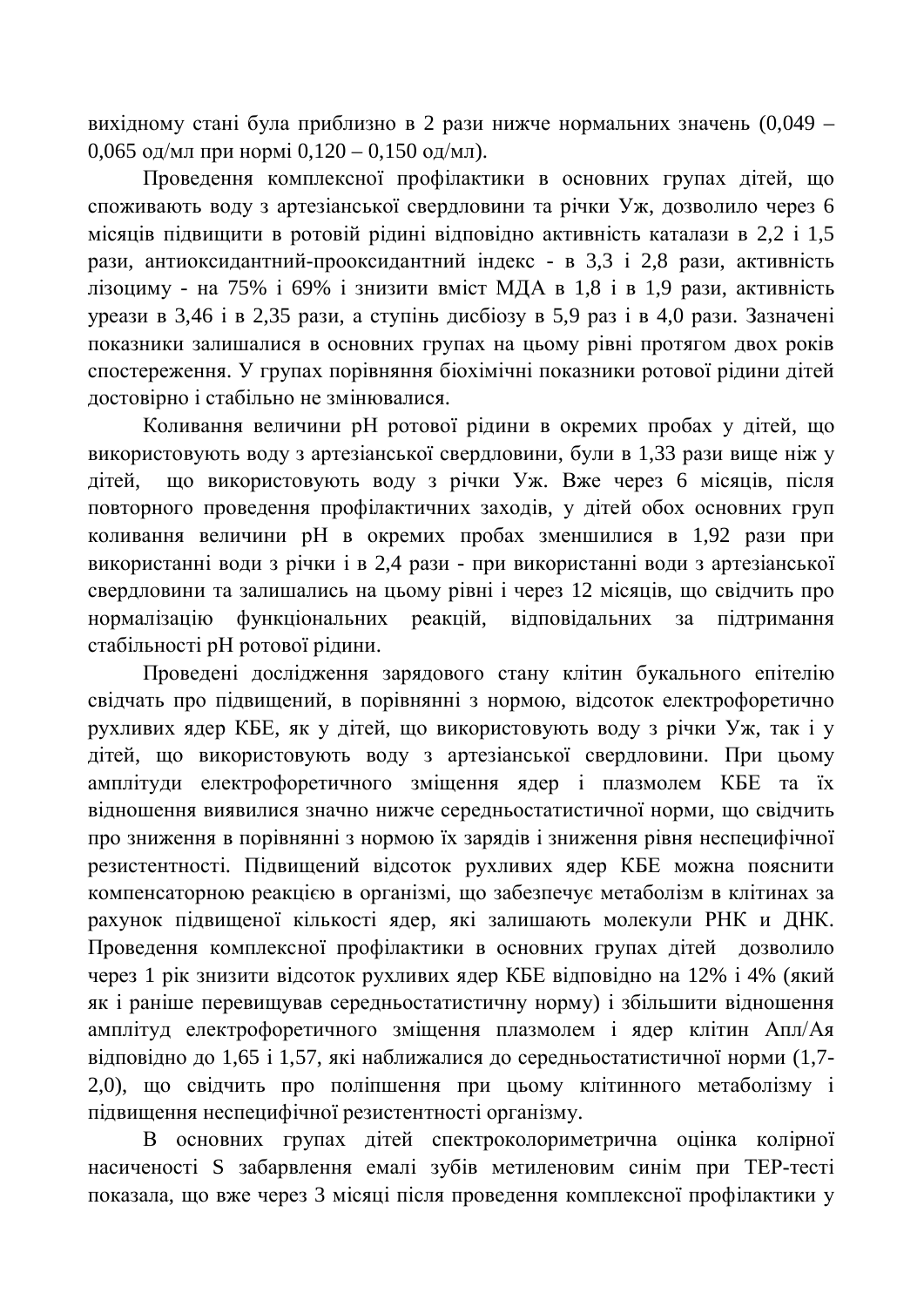випадку використання води з річки Уж цей показник зменшився в 1,29 рази, а для джерела «артезіанська свердловина» в 1,31 рази. Через 6 місяців після повторного проведення лікувально-профілактичних заходів колірна насиченість забарвлення зубів S у дітей з джерелом води «р. Уж» зменшилася в порівнянні з вихідним станом в 1,55 рази, а для джерела води «артезіанська свердловина» -1,84 рази і залишалися на цьому рівні і через 12 місяців, що свідчить про підвищення кислоторезістентності емалі у дітей під дією профілактичних комплексів. У групах порівняння біофізичні та оптичні показники за цей період достовірно не змінювались.

Спектроколориметрична оцінка ступеня запалення в тканинах пародонта у дітей м. Ужгород свідчить про посилення бар'єрного захисту ясен і зменшення профарбовування їх розчином Ш-П під дією профілактичних заходів (нормалізація захисної системи гіалуронова кислота - гіалуронідаза). В основній групі дітей, що використовують воду з річки Уж, через 6 місяців профарбованість ясен в середньому зменшилася в порівнянні з вихідним станом на 6%, а у дітей, що використовують воду з артезіанської свердловини, на 10% і залишалася на цьому рівні і через 12 місяців, і в більшості з них також зник мінімум в спектрі відбиття світла слизовою ясен на 500 нм, обумовлений наявністю в крові метгемаглобіну.

#### **ВИСНОВКИ**

У дисертаційній роботі представлено патогенетично, експериментально і клінічно обґрунтоване рішення актуального завдання стоматології дитячого віку — підвищення ефективності профілактики і лікування основних стоматологічних захворювань у дітей молодшого шкільного віку м. Ужгород, що використовують питну воду з різних джерел зі зниженою концентрацією фтору і різним макро- і мікроелементним складом, за рахунок проведення диференційованих комплексних лікувально-профілактичних заходів, що нормалізують функціональні і адаптаційно-компенсаторні реакції організму, в тому числі, в порожнині рота.

1. Епідеміологічні обстеження дітей 6-7 років м. Ужгород показали, що в постійному прикусі при використанні ними води з артезіанської свердловини каріозні ураження зубів перевищують показники у дітей, що використовують воду р. Уж за інтенсивністю в 2,8 рази, а за поширеністю в  $2,12$  рази (0,98 і 0,36, 36,7% і 17,3% відповідно).

2. Наявність у воді артезіанської свердловини м. Ужгород підвищеної, порівняно з водою р. Уж, концентрації нітратів, стронцію і хлоридів (в 5,28, в 2,27 і в 7,47 разів відповідно) і істотно зниженої, в порівнянні з нормою, концентрації фтору (менше 0,02 мг/л) призводить до зниження ферментативної активності в організмі дітей і, як наслідок, до зниження адаптаційних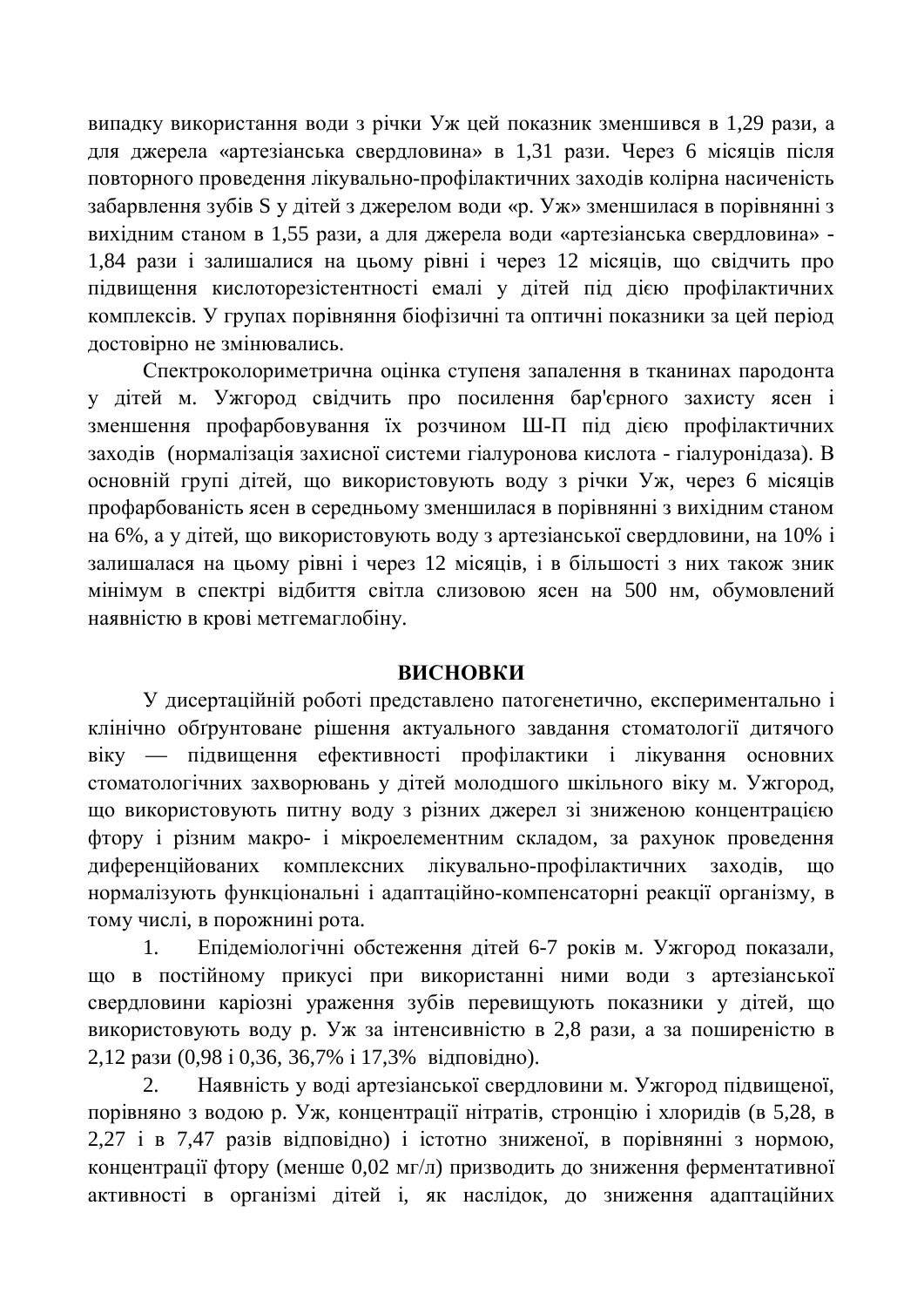можливостей організму, до гіпоксії тканин пародонта, порушення процесів дентино- і амелогенеза, 1-ї і 2-ї фаз детоксикації, вродженого імунітету, що пілтверлжується результатами молекулярно-генетичних лосліджень на клітинах букального епітелію і біохімічних досліджень ротової рідини.

3. В експерименті на тваринах показано, що короткочасне використання води з артезіанської свердловини (1 місяць) на тлі високосахарозної дієти призводить до зменшення ступеня атрофії альвеолярного відростка (24,2 ± 0,9), числа каріозних порожнин на 1 шура  $(4,9 \pm 0,4)$ , глибини каріозних уражень  $(4,5 \pm 0,4)$  балів) і збільшення вмісту магнію в ротовій рідині, що є, на наш погляд, короткочасною захисною стресовою реакцією організму на наявність у воді підвищеного вмісту нітратів і стронцію.

4. Експериментально на щурах обґрунтовано диференційоване застосування на тлі високосахарозної дієти лікувально-профілактичного комплексу, що включав ізофлавони сої, цитрат кальцію, сульфат цинку, аскорбінову кислоту, вітамін D3, проростки пшениці і фітогель, що містить лізоцим.

5. Застосування у літей 6-7 років розроблених лікувальнопрофілактичних комплексів, які враховують різний мінеральний склад води з різних джерел водопостачання м. Ужгород, дозволило отримати за два роки спостереження карієс-профілактичний ефект в 41,1% при вживанні води з свердловини і 48,5% - з р. Уж, знизити індекс РМА% в 1,31 і в 1,37 рази, а  $i$ ндекси кровоточивості в 1,45 і в 1,41 рази відповідно.

6. У ротовій рідині дітей 6-7 років м Ужгород за 2 роки лікувальнопрофілактичних заходів рівень кальцію в ротовій рідині збільшився на 34% у випадку джерела води р. Уж та в 2 рази у випадку джерела води артезіанської свердловини, вміст фосфору збільшився в 1,25 рази в обох основних групах, а магнію – в 1,68 і 2,23 рази відповідно. Також в основних групах в порожнині рота збільшилися відповідно активність каталази в 1,58 і 2,50 рази, антиоксидантно-прооксидантний індекс - в 2,99 і 4,25 рази, активність лізоциму в 1,64 і в 1,67 рази і зменшилися вміст малонового діальдегіду в 1,90 і 1,89 рази, активність уреази в 2,24 і 3,67 рази, ступінь дисбіозу в 3,68 рази і 5,70 рази.

7. В результаті застосування лиференційованої комплексної профілактики через 12 місяців в основній групі дітей 6-7 років м. Ужгород, що використовують воду р. Уж, коливання рН в ротовій рідині зменшилися в 1,93 рази, а у дітей, які вживають воду артезіанської свердловини, в 2,25 рази, частково нормалізувалися відсоток рухливих ядер клітин букального епітелію, а відношення амплітуд електрофоретичного зміщення плазмолем і ядер клітин, що характеризує рівень неспецифічної резистентності організму, наблизилося до середньостатистичної норми (1,65 - джерело води р. Уж, 1,57 - джерело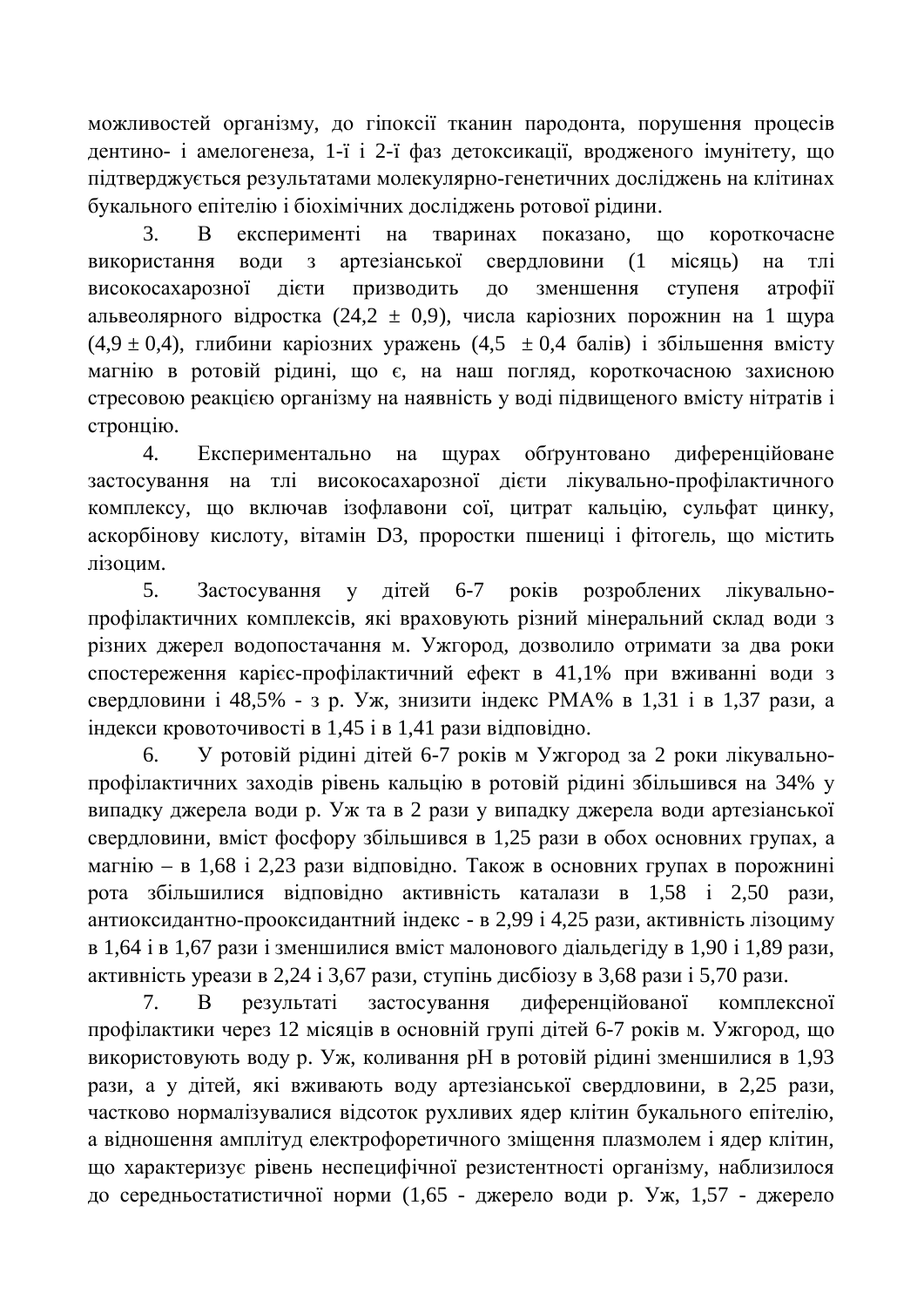артезіанська свердловина).

8. В результаті проведення комплексної профілактики в основних групах літей колірна насиченість забарвлення зубів метиленовим синім при ТЕР-тесті через 12 місяців зменшилася у випадку джерела р. Уж в 1,55 рази, а у випадку джерела артезіанської свердловини - в 1,84 рази, профарбованість ясен розчином Шиллера-Писарєва зменшилася в середньому на 6% і 10% відповідно, що свідчить про збільшення кислоторезістентності емалі зубів і ефективності роботи захисної лінії ясен «гіалуронова кислота – гіалуронідаза».

# ПРАКТИЧНІ РЕКОМЕНДАЦІЇ

1. Рекомендувати для дітей молодшого шкільного віку м. Ужгород, що використовують воду з артезіанської свердловини з низьким вмістом фтору і підвищеним вмістом нітратів, стронцію і хлориду, проводити двоетапну профілактику основних стоматологічних захворювань, що включає на першому етапі використання детоксикантів, сорбентів, адаптогенних, антиоксидантних, коригуючих мікробіоценоз препаратів, а на другому етапі – ремінералізуючу фтор-профілактику.

2. Рекомендувати для дітей молодшого шкільного віку м Ужгород, що використовують воду з р. Уж з низьким вмістом фтору, проводити двоетапну профілактику основних стоматологічних захворювань, включаючи на першому етапі адаптогенні, антиоксидантні, остеотропні препарати, а на другому етапі – реминералізуючу і протизапальну терапію.

3. Рекомендувати для оцінки факторів ризику виникнення стоматологічної патології у дітей молодшого шкільного віку м. Ужгород, що використовують питну воду з джерел з різними макро- і мікроелементозами, проводити на клітинах букального епітелію молекулярно-генетичні дослідження порушень в генах амелогенезу ALMEX1, ALMEX2, першої і другої фаз детоксикації Cyp1A1, GSTM, GSTT.

# СПИСОК ОПУБЛІКОВАНИХ ПРАШЬ ЗА ТЕМОЮ ЛИСЕРТАШЇ

1. Зомбор Е. В. Клинико-лабораторная оценка эффективности кариеспрофилактических мероприятий у детей г. Ужгород при использовании различных источников водоснабжения / Е. В. Зомбор, О.В. Деньга // Journal of Education, Health and Sport. – 2016. –  $\mathbb{N}^2$  6(7). – P. 59–66 (Польша). *Участь* здобувача полягає у проведенні клінічних досліджень, аналізі отриманих даних, *ɧɚɩɢɫɚɧɧɿɫɬɚɬɬɿ.*

2. Зомбор Е.В. Экспериментальная оценка эффективности адаптогенного комплекса препаратов на фоне высокосахарозной диеты / Е. В. Зомбор, О. В. Деньга, А. П. Левицкий // Вісник морської медицини. – 2016. -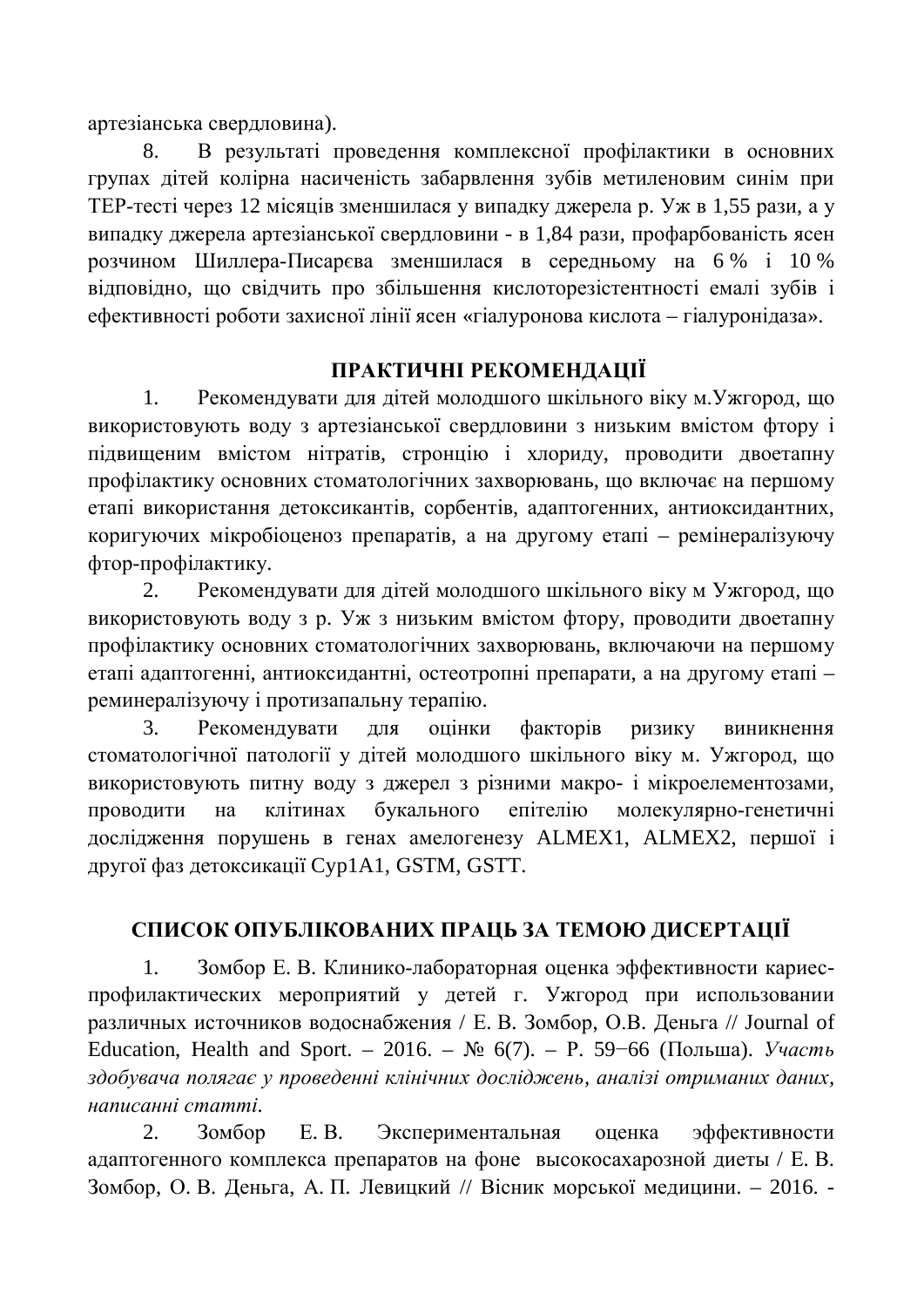$\mathbb{N}_2$  2. – С. 27-32. Участь здобувача полягає у проведенні експериментальних досліджень, заборі матеріалу для подальших біохімічних досліджень, аналізі  $\delta$ *ютриманих даних, написанні статті.* 

3. Зомбор Е. В. Влияние комплексной профилактики кариеса зубов на биохимические показатели ротовой жидкости детей 6-7 лет г. Ужгород, использующих питьевую воду из различных источников водоснабжения / Е. В. Зомбор, О.В. Деньга, Макаренко О.А. // Инновации в стоматологии. - 2016. - $N<sub>2.</sub>$  – С. 38-43. Участь здобувача полягає у проведенні клінічних досліджень, *ɚɧɚɥɿɡɿɨɬɪɢɦɚɧɢɯɞɚɧɢɯ, ɧɚɩɢɫɚɧɧɿɫɬɚɬɬɿ.*

4. Зомбор Е.В. Стоматологический статус и генетическая предрасположенность к основным стоматологическим заболеваниям у детей 6-7 лет г. Ужгород при использовании различных источников водоснабжения / Е. В. Зомбор, О.В. Деньга // Вісник стоматології. – 2016. – №2. – С. 51-54. **Участь** здобувача полягає у проведенні клінічних досліджень, аналізі  $\delta$ *ютриманих даних, написанні статті.* 

5. Melnyk V. S. Vyskyt zubnych ochoreni u deti s ochoreniami gastroinestialneho traktu v meste Uzhorod / V. S. Melnyk, E.V. Zombor, L.F. Horzov // Medicinsko-osetrovatelske listy Sarisa. – 2015. - № 11. – Р. 128-132 (Словакия). **Участь** здобувача полягає у проведенні клінічних досліджень, аналізі  $\delta$ *ютриманих даних, написанні статті.* 

6. Потапчук А. М. Поширеність зубощелепних аномалій серед дітей шкільного віку Закарпатської області / А. М. Потапчук, О. Ю. Рівіс, К. В. Зомбор // Проблеми клінічної педіатрії. – 2013. – №1(19). – С. 58-63. Участь здобувача полягає у проведенні клінічних досліджень, аналізі отриманих даних, *ɧɚɩɢɫɚɧɧɿɫɬɚɬɬɿ.*

7. Зомбор Е.В. Влияние питьевой воды различного минерального состава на состояние твёрдых тканей зубов, ротовой жидкости и сыворотки крови крыс / Е. В. Зомбор, А. П. Левицкий // XV чтения им. В.В. Подвысоцкого: науч.-практ. конф., г. Одесса, 26-27 мая 2016 г.: тезисы докл. Одеса, 2016. – С. 249-251. Участь здобувача полягає у проведенні експериментальних досліджень, заборі матеріалу для подальших біохімічних досліджень, аналізі  $\delta$ *ютриманих даних, написанні тез.* 

8. Зомбор Е. В. Биофизические показатели ротовой жидкости и клеток буккального эпителия у детей 6-7 лет г. ужгород, использующих воду различного минерального состава / Е. В. Зомбор // Вплив науково-технічного прогресу на розвиток медичної науки та практики: реалії сьогодення: міжнар. наук.-практ. конф., м. Київ, 8-9 липня 2016 р.: тези допов. – Київ, 2016. – С. 91-95.

9. Зомбор Е. В. Распространённость зубочелюстных анмоалий у детей с заболеваниями желудочно-кишечного тракта г. Ужгород / Е. В. Зомбор, Ю. С.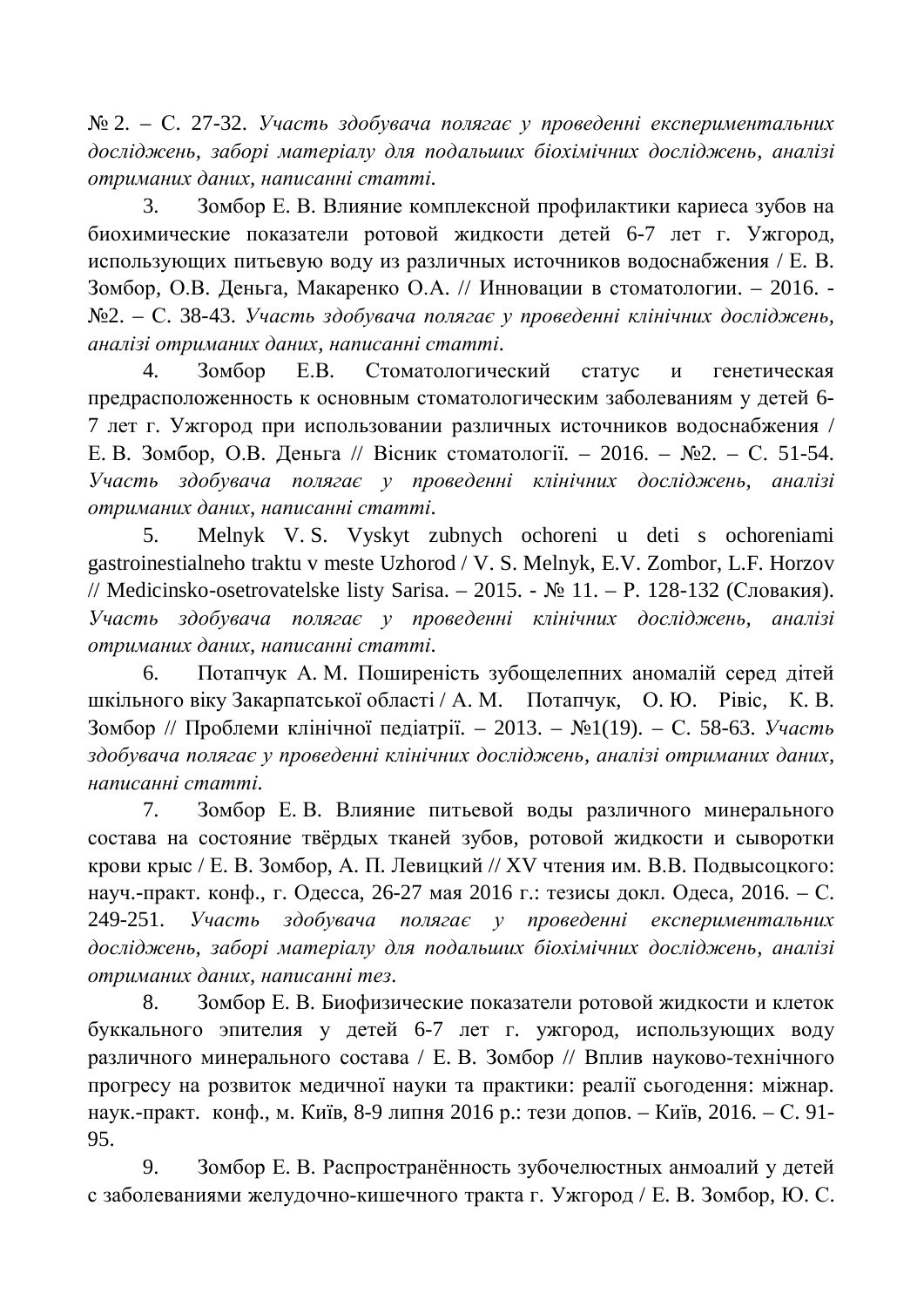Шкворак, Л. Ф. Булей // 2<sup>nd</sup> Dental Congress Georgia-Ukraine : науч.-практ. конф., г. Батуми, 10-15 июля 2014 г. : тезисы докл. – Batumi, 2014. – С. 26–27. **Участь** здобувача полягає у проведенні клінічних досліджень, аналізі  $\mu$ *ютриманих даних, написанні тез.* 

10. Панцо Б. О. Використання стоматологічного естетичного індексу при епідеміологічному обстеженні школярів м. Ужгород / Б.О. Панцо, Е.В. Зомбор // Актуальні питання сучасної стоматології: III Міжнар. стомат. конф. студентів та молодих вчених, м. Ужгород, 7-9 лютого 2014 р.: тези допов. – С. 115<sup>-</sup>117. Участь здобувача полягає у проведенні клінічних досліджень, аналізі  $\delta$ *ютриманих даних, написанні тез.* 

11. Ізай М. Е. Моніторинг поширенності та видів зубощелебних аномалій у дітей м. Ужгород / М. Е. Ізай, К. В. Зомбор // Актуальні питання науково-практичної стоматології: 5 Міжнар. стомат. конф. студентів та молодих вчених, м. Ужгород, 26-27 лютого 2016 р.: тези допов. – Ужгород, 2016. – С. 61-63. Участь здобувача полягає у проведенні клінічних досліджень, *ɚɧɚɥɿɡɿɨɬɪɢɦɚɧɢɯɞɚɧɢɯ, ɧɚɩɢɫɚɧɧɿɬɟɡ.*

#### **AHOTAIIIA**

Зомбор К.В. Патогенетичне обґрунтування диференційної профілактики карієсу зубів у дітей при різному мінеральному складі питної води. – Рукопис.

Дисертація на здобуття наукового ступеня кандидата медичних наук за спеціальністю 14.01.22 – стоматологія. – Державна установа «Інститут стоматології та щелепно-лицевої хірургії НАМН України», Одеса, 2017.

Показано, що у дітей 6-7 років м. Ужгород в постійному прикусі при використанні ними води із артезіанської свердловини, з підвищеною концентрацією нітратів, стронцію і хлоридів, каріозні ураження зубів перевищують за интенсивністю в 2,8 рази, а за поширеністю в 2,12 рази аналогічні показники у дітей, що використовують воду р. Уж.

Експериментально на щурах при питній воді з джерел м. Ужгород було обгрунтовано диференційоване застосування лікувально-профілактичного комплексу.

За два роки спостереження у дітей відповідно до джерела артезіанської свердловини і р. Уж отримано карієс-профілактичний ефект в 41,1% і 48,5%, зниження в ротовій рідині індексу РМА% в 1,31 раз і в 1,37 рази, підвищення рівню кальцію на 100% та 34%, нормалізацію активності каталази, лізоциму, уреази, зменьшення ступіню дисбіозу в порожнині рота. Крім того в основних групах дітей в 2 рази зменьшились коливання рН ротової рідини, наблизилося до середньостатистичної норми відношення амплітуд електрофоретичного зміщення плазмолем і ядер клітин букального епітелію, підвищилась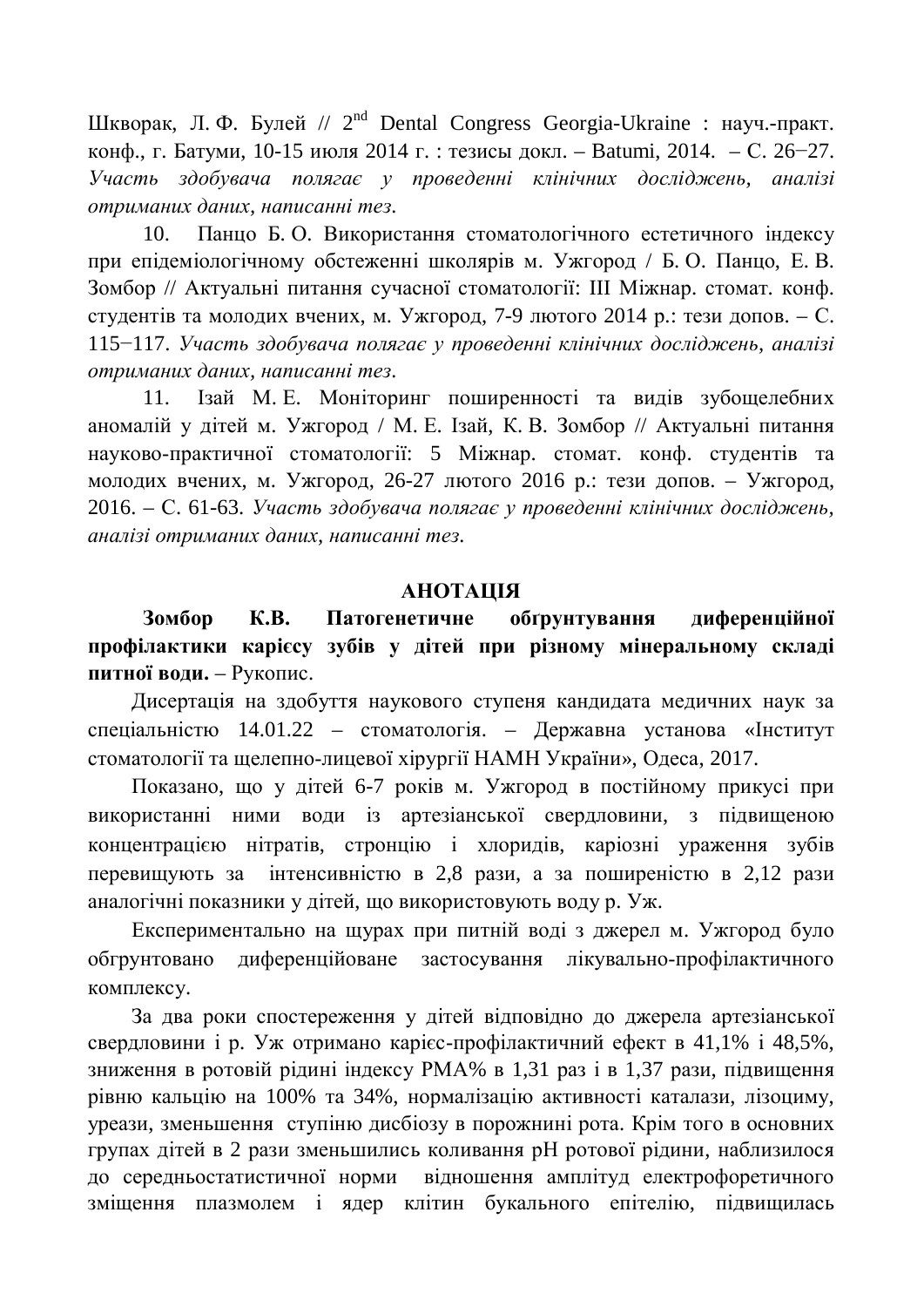кислоторезістентність емалі зубів та ефективність роботи захисної лінії гіалуронова кислота – гіалуронідаза ясен.

Ключові слова: карієс зубів, макро- і мікроелементний склад питної води, експеримент, комплексна профілактика.

### **МИЗИМАТОННА**

Зомбор Е.В. Патогенетическое обоснование дифференцированной профилактики кариеса зубов у детей при различном минеральном составе питьевой воды. – Рукопись.

Дисертация на соискание научной степени кандидата медецинских наук по специальности 14.01.22 – стоматология. – Государственное учереждение «Институт стоматологии и челюстно-лицевой хирургии НАМН Украины», Одесса, 2017.

Обследования детей 6-7 лет г. Ужгород показали, что в постоянном прикусе при использовании ими воды из артезианской скважины кариозные поражения зубов превышают по интенсивности в 2,8 раза, а по распространенности в 2,12 раза аналогичные показатели у детей, использующих воду р. Уж (0,98 и 0,36, 36,7% и 17,3% соответственно).

Наличие в воде артезианской скважины г. Ужгород повышенных по сравнению с водой р. Уж концентрации нитратов, стронция и хлоридов (в 5,28, в 2,27 и в 7,47 раз соответственно) и существенно сниженной по сравнению с нормой концентрации фтора (меньше 0,02 мг/л) приводит к снижению ферментативной активности в организме детей и, как следствие, к снижению адаптационных возможностей организма, к гипоксии тканей пародонта, нарушению процессов дентино- и амелогенеза, 1-й и 2-й фаз детоксикации, врождённого иммунитета, что подтверждается результатами молекулярногенетических исследований на клетках буккального эпителия и биохимических исследований ротовой жидкости.

В эксперименте на животных показано, что кратковременное использование воды из артезианской скважины (1 месяц) на фоне высокосахарозной лиеты приволит к уменьшению степени атрофии альвеолярного отростка  $(24,2 + 0,9)$ , числа кариозных полостей на 1 крысу  $(4.9+0.4)$ , глубины кариозных поражений  $(4.5+0.4$  баллов) и увеличению содержания магния в ротовой жидкости, что является, на наш взгляд, кратковременной защитной стрессовой реакцией организма на наличие в воде повышенного содержания нитратов и стронция.

Экспериментально на крысах было обосновано дифференцированное применение на фоне высокосахарозной диеты лечебно-профилактического комплекса, включавшего изофлавоны сои, цитрат кальция, сульфат цинка, аскорбиновую кислоту, витамин D3, проростки пшеницы и фитогель, содержащий лизоцим.